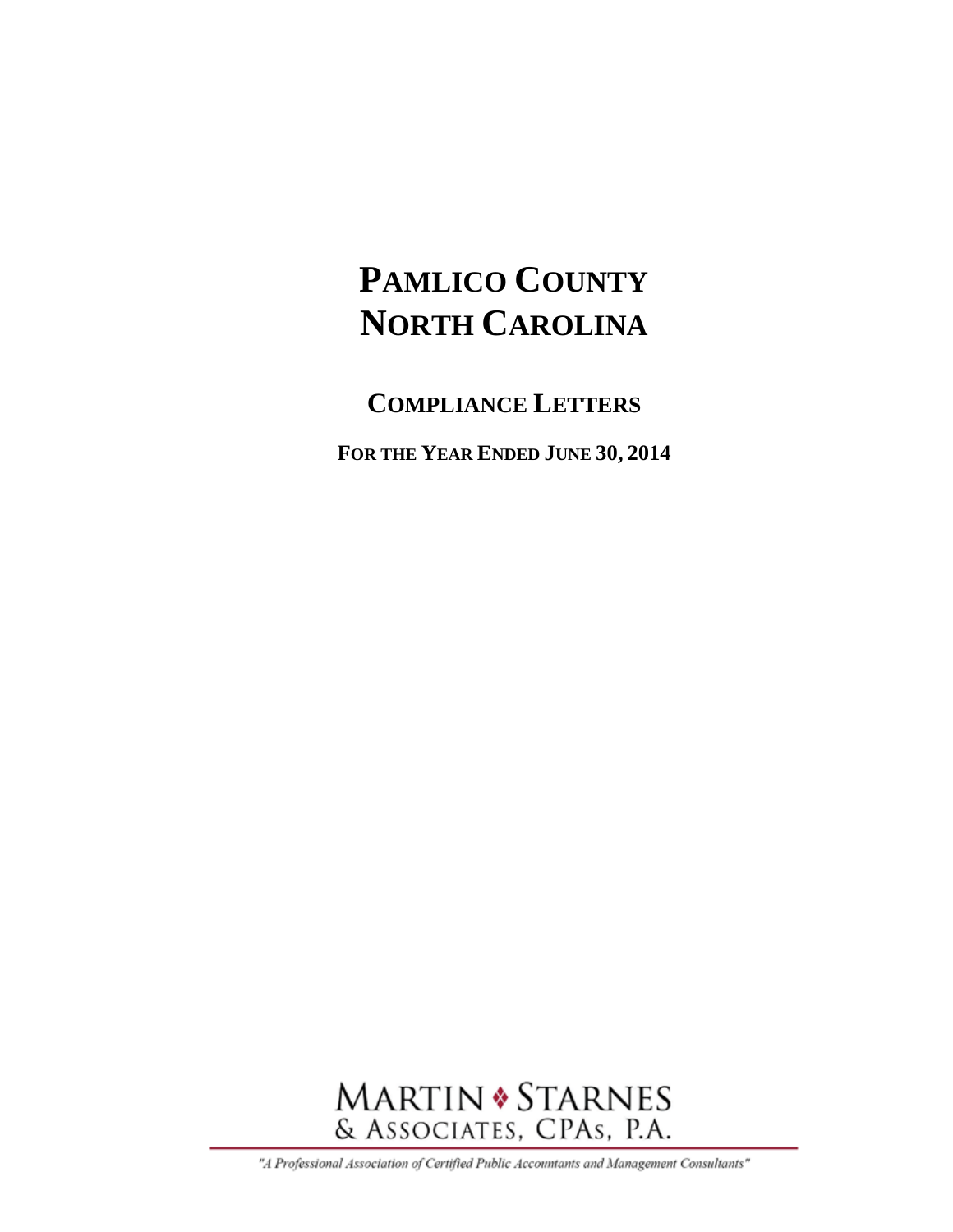# **COMPLIANCE LETTERS FOR THE YEAR ENDED JUNE 30, 2014**

## **TABLE OF CONTENTS**

|                                                                                                                                                                                                                                                                | Page     |
|----------------------------------------------------------------------------------------------------------------------------------------------------------------------------------------------------------------------------------------------------------------|----------|
| Report On Internal Control Over Financial Reporting And<br>On Compliance and Other Matters Based On An Audit<br>Of Financial Statements Performed In Accordance With<br><b>Government Auditing Standards</b>                                                   | $1 - 2$  |
| Report On Compliance For Each Major Federal Program;<br>Report on Internal Control Over Compliance; Report on<br>Schedule of Expenditures of Federal and State Awards<br>Required by OMB Circular A-133; And the State Single<br>Audit Implementation Act      | $3-5$    |
| Report On Compliance For Each Major State Program;<br>Report on Internal Control Over Compliance; Report on<br>Schedule of Expenditures of Federal and State Awards<br>Required by OMB Circular A-133; And the State Single<br><b>Audit Implementation Act</b> | $6-8$    |
| Schedule of Findings, Responses, and Questioned Costs                                                                                                                                                                                                          | $6 - 16$ |
| Summary Schedule of Prior Year Findings                                                                                                                                                                                                                        | 17       |
| Schedule of Expenditures of Federal and State Awards                                                                                                                                                                                                           | 18-22    |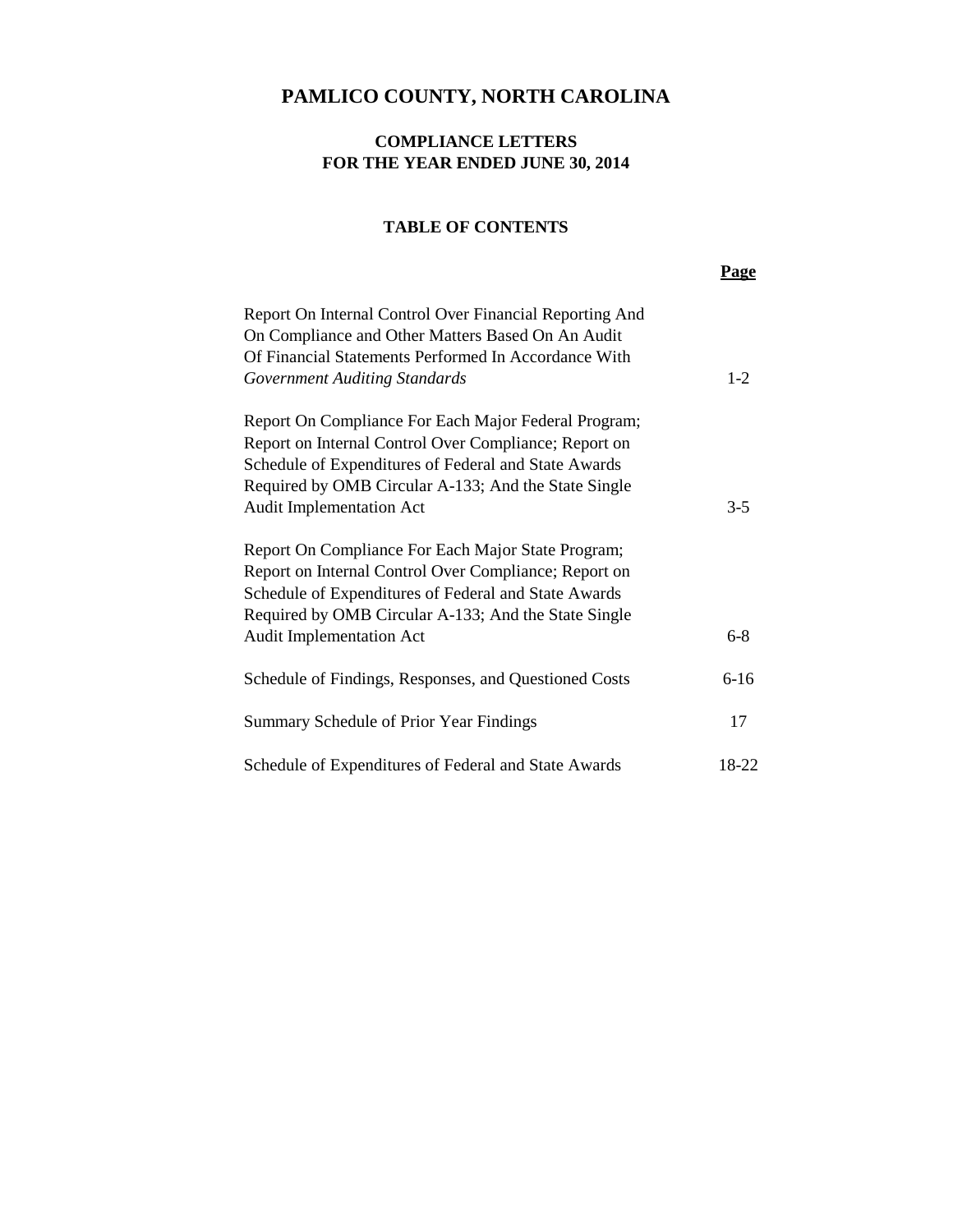# **MARTIN • STARNES** & ASSOCIATES, CPAs, P.A.

"A Professional Association of Certified Public Accountants and Management Consultants"

## **Report On Internal Control Over Financial Reporting And On Compliance And Other Matters Based On An Audit Of Financial Statements Performed In Accordance With** *Government Auditing Standards*

#### **Independent Auditor's Report**

To the Board of Commissioners Pamlico County Bayboro, North Carolina

We have audited, in accordance with the auditing standards generally accepted in the United States of America and the standards applicable to financial audits contained in *Government Auditing Standards*  issued by the Comptroller General of the United States, the financial statements of the governmental activities, the business-type activities, the discretely presented component unit, each major fund, and the aggregate remaining fund information of Pamlico County, North Carolina, as of and for the year ended June 30, 2014, not presented here, and the related notes to the financial statements, which collectively comprise Pamlico County's basic financial statements, and have issued our report thereon dated February 20, 2015. The financial statements of the Pamlico County ABC Board were not audited in accordance with *Government Auditing Standards*.

## **Internal Control Over Financial Reporting**

In planning and performing our audit of the financial statements, we considered Pamlico County's internal control over financial reporting (internal control) to determine the audit procedures that are appropriate in the circumstances for the purpose of expressing our opinions on the financial statements, but not for the purpose of expressing an opinion on the effectiveness of Pamlico County's internal control. Accordingly, we do not express an opinion on the effectiveness of the County's internal control.

Our consideration of internal control was for the limited purpose described in the proceeding paragraph and was not designed to identify all deficiencies in internal control that might be material weaknesses or significant deficiencies; and therefore, material weaknesses or significant deficiencies may exist that were not identified. However, as described in the accompanying Schedule of Findings, Responses, and Questioned Costs we identified certain deficiencies in internal control that we consider to be material weaknesses.

A *deficiency in internal control* exists when the design or operation of a control does not allow management or employees, in the normal course of performing their assigned functions, to prevent, or detect and correct, misstatements on a timely basis. A *material weakness* is a deficiency, or a combination of deficiencies, in internal control, such that there is a reasonable possibility that a material misstatement of the entity's financial statements will not be prevented, or detected and corrected on a timely basis. We consider the deficiencies 2014-001, 2014-002, 2014-003, 2014-004, and 2014-005 described in the accompanying Schedule of Findings, Responses, and Questioned Costs to be material weaknesses.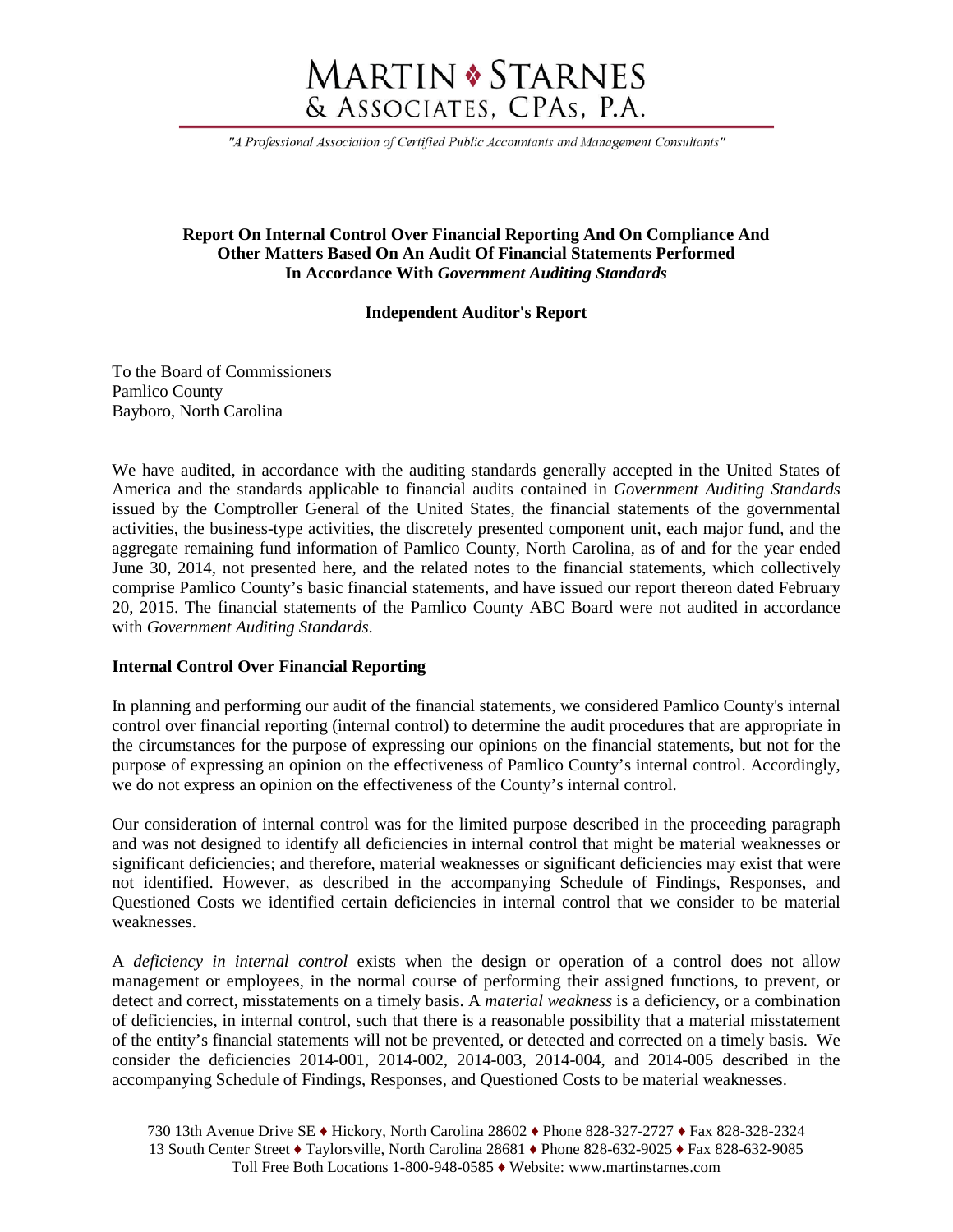#### **Compliance and Other Matters**

As part of obtaining reasonable assurance about whether Pamlico County's financial statements are free from material misstatement, we performed tests of its compliance with certain provisions of laws, regulations, contracts, and grant agreements, non-compliance with which could have a direct and material effect on the determination of financial statement amounts. However, providing an opinion on compliance with those provisions was not an objective of our audit, and accordingly, we do not express such an opinion. The results of our tests disclosed an instance of non-compliance or other matter that is required to be reported under *Government Auditing Standards*, which is described in the accompanying Schedule of Findings, Responses, and Questioned Costs as item 2014-004.

#### **Pamlico County's Responses to Findings**

Pamlico County's responses to the findings identified in our audit are described in the accompanying Schedule of Findings, Responses, and Questioned Costs. Pamlico County's responses were not subjected to the auditing procedures applied in the audit of the financial statements and accordingly, we express no opinion on them.

#### **Purpose of This Report**

The purpose of this report is solely to describe the scope of our testing of internal control and compliance and the results of that testing, and not to provide an opinion on the effectiveness of the entity's internal control or on compliance. This report is an integral part of an audit performed in accordance with *Government Auditing Standards* in considering the entity's internal control and compliance. Accordingly, this communication is not suitable for any other purpose.

Martin Starnes & associated, CPas, P.a.

Martin Starnes & Associates, CPAs, P.A. Hickory, North Carolina February 20, 2015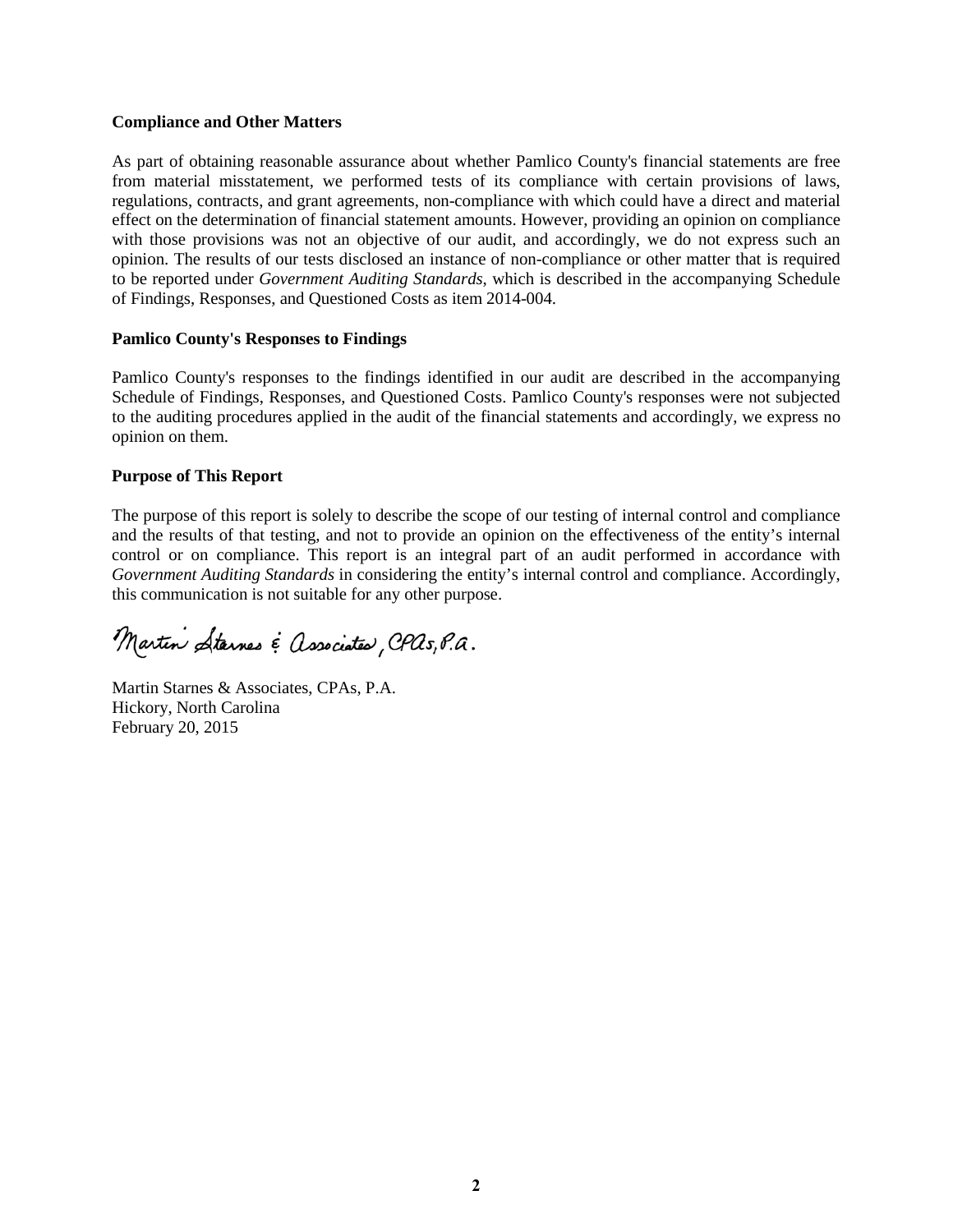# **MARTIN • STARNES** & ASSOCIATES, CPAs, P.A.

"A Professional Association of Certified Public Accountants and Management Consultants"

## **Report On Compliance For Each Major Federal Program; Report on Internal Control Over Compliance; Report on Schedule of Expenditures of Federal and State Awards Required by OMB Circular A-133; And the State Single Audit Implementation Act**

#### **Independent Auditor's Report**

To the Board of Commissioners Pamlico County Bayboro, North Carolina

#### **Report on Compliance for Each Major Federal Program**

We have audited Pamlico County, North Carolina, compliance with the types of compliance requirements described in the (OMB) *Circular A-133 Compliance Supplement* and the *Audit Manual for Governmental Auditors in North Carolina,* issued by the Local Government Commission that could have a direct and material effect on each of Pamlico County's major federal programs for the year ended June 30, 2014. Pamlico County's major federal programs are identified in the summary of auditor's results section of the accompanying Schedule of Findings, Reponses, and Questioned Costs.

#### **Management's Responsibility**

Management is responsible for compliance with the requirements of laws, regulations, contracts, and grants applicable to its federal programs.

#### **Auditor's Responsibility**

Our responsibility is to express an opinion on compliance for each of Pamlico County's major federal programs based on our audit of the types of compliance requirements referred to above. We conducted our audit of compliance in accordance with auditing standards generally accepted in the United States of America; the standards applicable to financial audits contained in *Government Auditing Standards*, issued by the Comptroller General of the United States, OMB Circular A-133, *Audits of States, Local Governments, and Non-Profit Organizations*, and the State Single Audit Implementation Act. Those standards, OMB Circular A-133, and the State Single Audit Implementation Act require that we plan and perform the audit to obtain reasonable assurance about whether non-compliance with the types of compliance requirements referred to above that could have direct and material effect on a major federal program occurred. An audit includes examining, on a test basis, evidence about Pamlico County's compliance with those requirements and performing such other procedures, as we considered necessary in the circumstances.

We believe that our audit provides a reasonable basis for our opinion on compliance for each major federal program. However, our audit does not provide a legal determination of Pamlico County's compliance.

730 13th Avenue Drive SE ♦ Hickory, North Carolina 28602 ♦ Phone 828-327-2727 ♦ Fax 828-328-2324 13 South Center Street ♦ Taylorsville, North Carolina 28681 ♦ Phone 828-632-9025 ♦ Fax 828-632-9085 Toll Free Both Locations 1-800-948-0585 ♦ Website: www.martinstarnes.com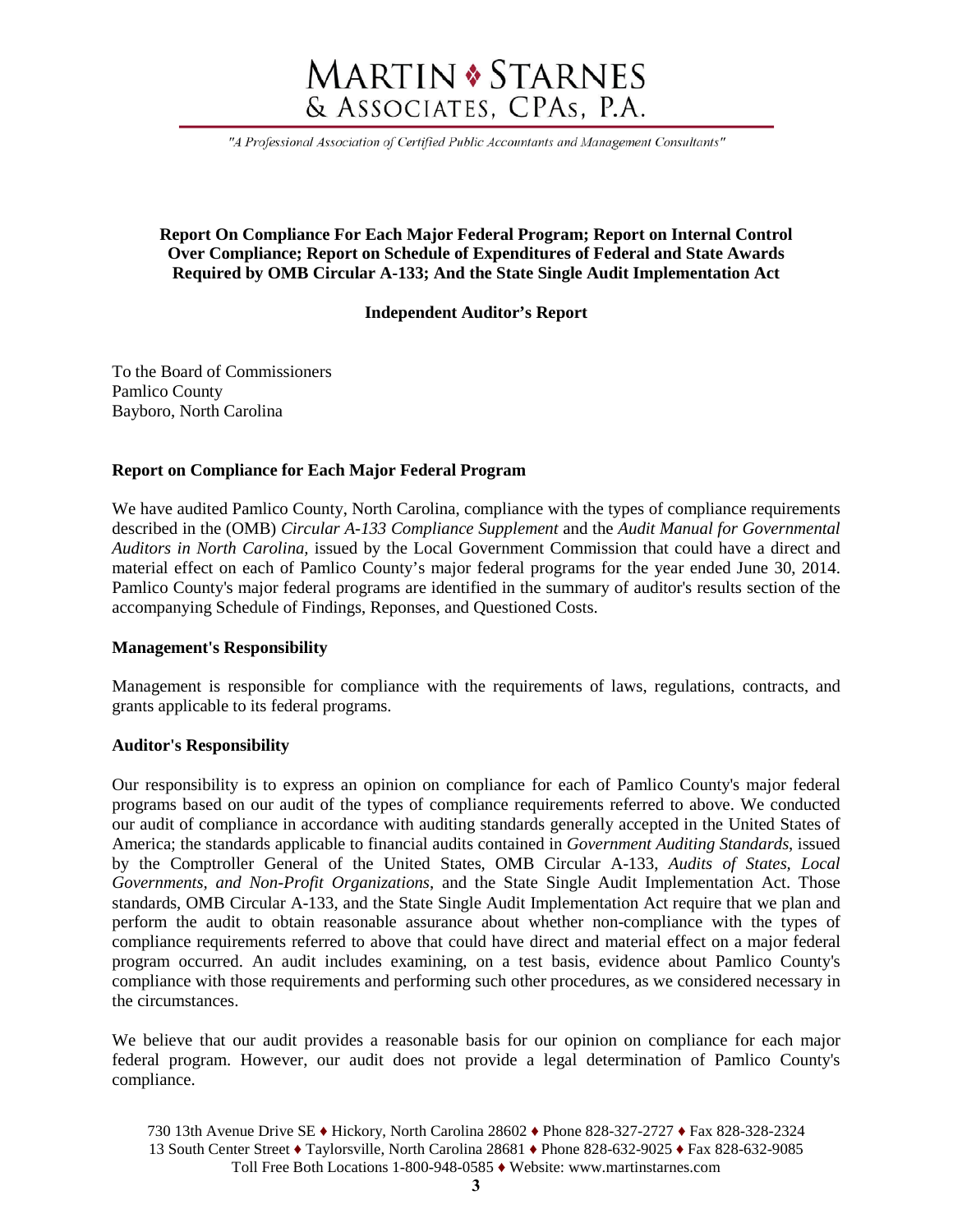#### **Opinion on Each Major Federal Program**

In our opinion, Pamlico County complied, in all material respects, with the compliance requirements referred to above that could have a direct and material effect on each of its major federal programs for the year ended June 30, 2014.

#### **Report on Internal Control Over Compliance**

Management of Pamlico County is responsible for establishing and maintaining effective internal control over compliance with the types of compliance requirements referred to above. In planning and performing our audit, we considered Pamlico County's internal control over compliance with the types of requirements that could have a direct and material effect on a major federal program to determine the auditing procedures that are appropriate in the circumstances for the purpose of expressing our opinion on compliance for each major federal program and to test and report on internal control over compliance in accordance with OMB Circular A-133, but not for the purpose of expressing an opinion on the effectiveness of internal control over compliance. Accordingly, we do not express an opinion on the effectiveness of the County's internal control over compliance.

A deficiency in internal control over compliance exists when the design or operation of a control over compliance does not allow management or employees, in the normal course of performing their assigned functions, to prevent, or detect and correct, non-compliance with a type of compliance requirement of a federal program on a timely basis. A material weakness in internal control over compliance is a deficiency, or combination of deficiencies, in internal control over compliance, such that there is a reasonable possibility that material non-compliance with a type of compliance requirement of a federal program will not be prevented, or detected and corrected, on a timely basis. A significant deficiency in internal control over compliance is a deficiency, or combination of deficiencies, in internal control over compliance with a type of compliance requirement of a federal program that is less severe than a material weakness in internal control over compliance, yet important enough to merit attention by those charged with governance.

Our consideration of internal control over compliance was for the limited purpose described in the first paragraph of this section and was not designed to identify all deficiencies in internal control over compliance that might be deficiencies, significant deficiencies, or material weaknesses. We did not identify any deficiencies in internal control over compliance that we consider to be material weaknesses. However, material weaknesses may exist that have not been identified.

The purpose of this report on internal control over compliance is solely to describe the scope of our testing of internal control over compliance and the results of that testing based on the requirements of OMB Circular A-133. Accordingly, this report is not suitable for any other purpose.

#### **Report on Schedule of Expenditures of Federal and State Awards Required by OMB Circular A-133 and the State Single Audit Implementation Act**

We have audited the basic financial statements of the governmental activities, the business-type activities, the discretely presented component unit, each major fund, and the aggregate remaining fund information of Pamlico County, North Carolina, as of and for the year ended June 30, 2014, and the related notes to the financial statements, which collectively comprise the County's basic financial statements. We have issued our report thereon dated February 20, 2015, which contained unmodified opinions on those financial statements. Our audit was conducted for the purpose of forming opinions on the financial statements that collectively comprise Pamlico County's basic financial statements.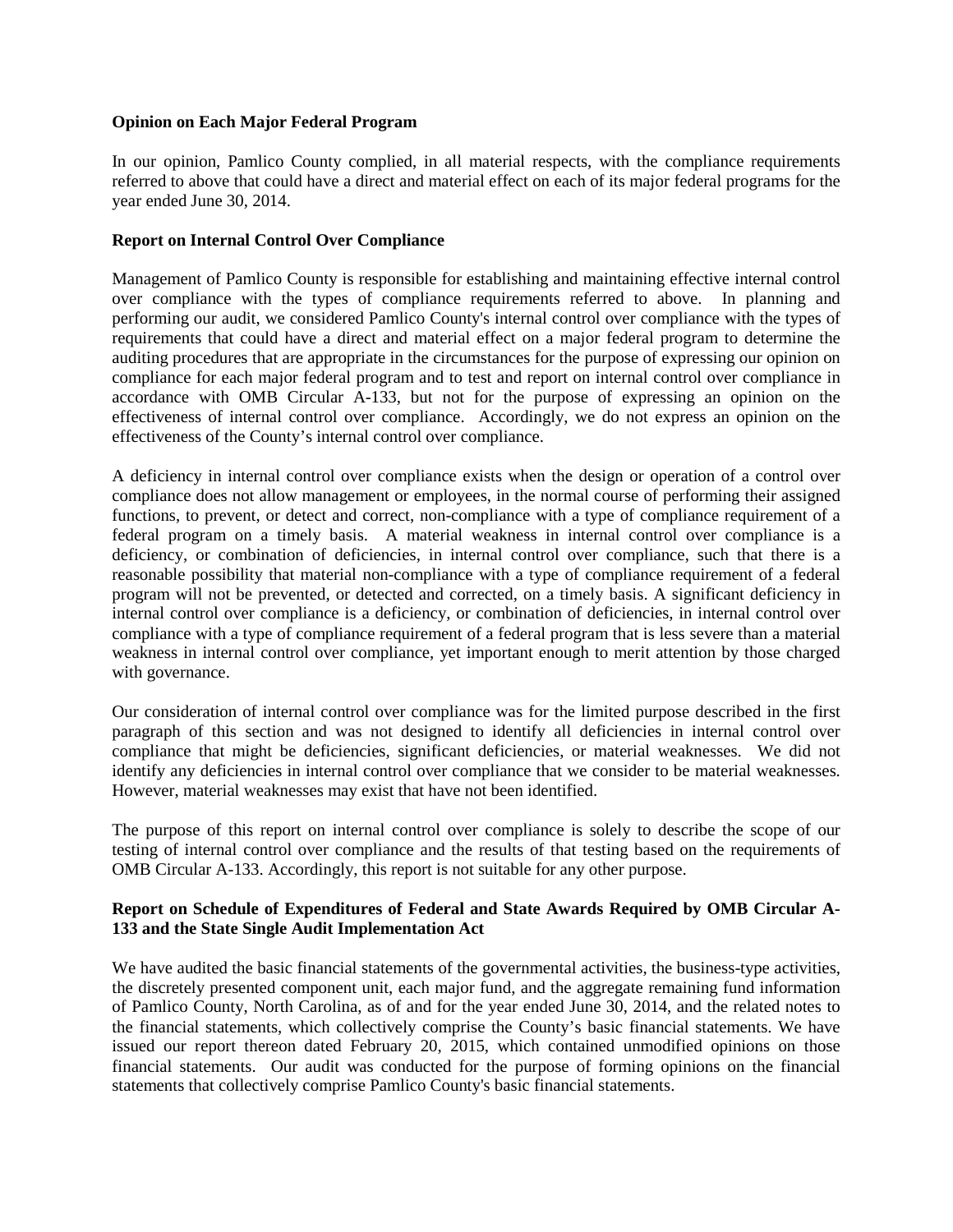The accompanying Schedule of Expenditures of Federal and State Awards is presented for purposes of additional analysis as required by OMB Circular A-133 and the State Single Audit Implementation Act and is not a required part of the basic financial statements. Such information is the responsibility of management and was derived from, and relates directly to, the underlying accounting and other records used to prepare the financial statements. The information has been subjected to the auditing procedures applied in the audit of the financial statements and certain other procedures, including comparing and reconciling such information directly to the underlying accounting and other records used to prepare the financial statements, or to the financial statements themselves, and other additional procedures in accordance with auditing standards generally accepted in the United States of America. In our opinion, the Schedule of Expenditures of Federal and State Awards is fairly stated, in all material respects, in relation to the basic financial statements taken as a whole.

Martin Starnes & associated, CPAS, P.a.

Martin Starnes & Associates, CPAs, P.A. Hickory, North Carolina February 20, 2015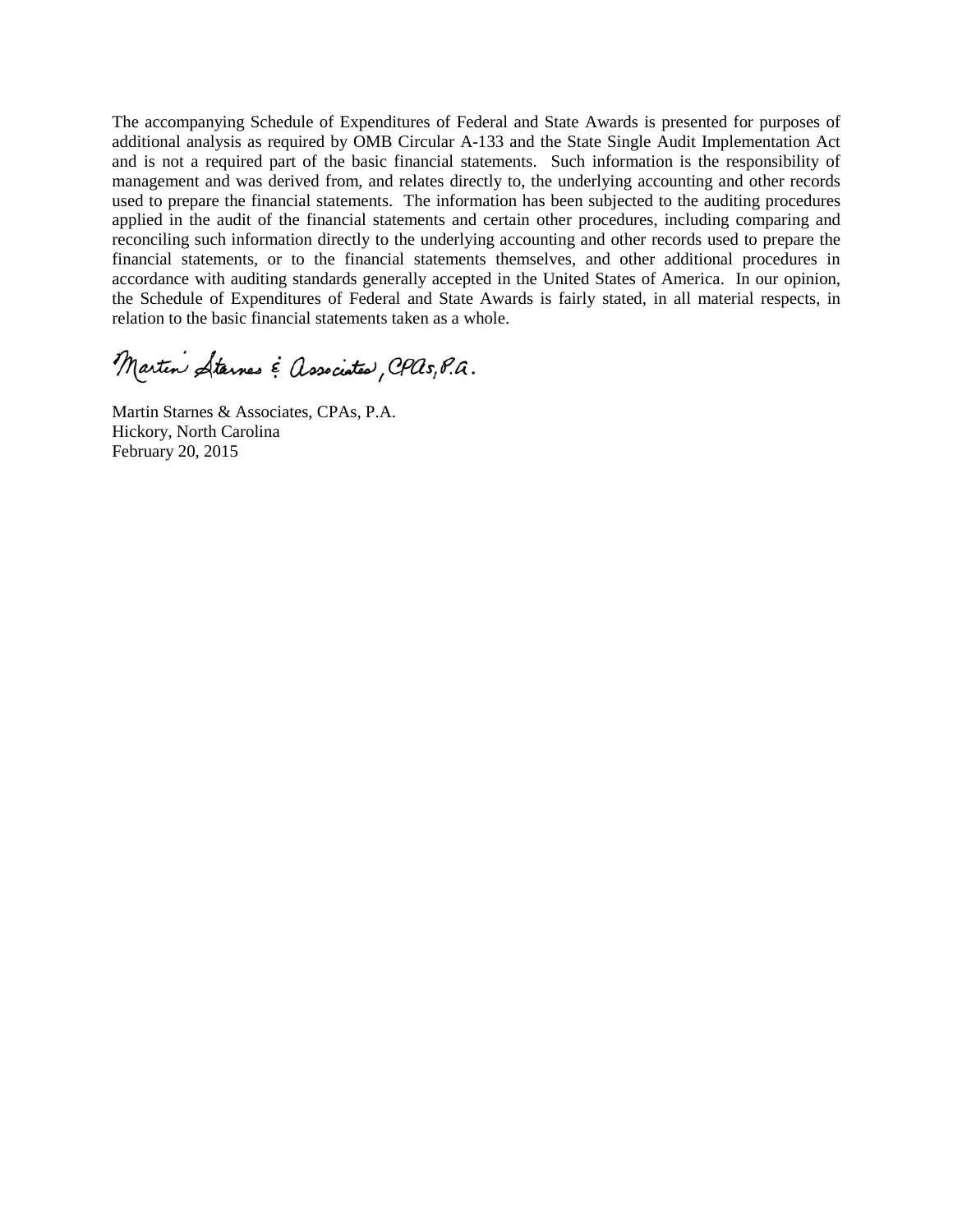# **MARTIN • STARNES** & ASSOCIATES, CPAs, P.A.

"A Professional Association of Certified Public Accountants and Management Consultants"

## **Report On Compliance For Each Major State Program; Report On Internal Control Over Compliance; Report On The Schedule Of Federal And State Awards Required by OMB OMB Circular A-133; And The State Single Audit Implementation Act**

#### **Independent Auditor's Report**

To the Board of Commissioners Pamlico County Bayboro, North Carolina

#### **Report on Compliance for Each Major State Program**

We have audited Pamlico County, North Carolina, compliance with the types of compliance requirements described in the *Audit Manual for Governmental Auditors in North Carolina*, issued by the Local Government Commission that could have a direct and material effect on each of Pamlico County's major State programs for the year ended June 30, 2014. Pamlico County's major State programs are identified in the summary of auditors' results section of the accompanying Schedule of Findings, Responses, and Questioned Costs.

#### **Management's Responsibility**

Management is responsible for compliance with the requirements of laws, regulations, contracts, and grants applicable to its state programs.

#### **Auditor's Responsibility**

Our responsibility is to express an opinion on compliance for each of Pamlico County's major State programs based on our audit of the types of compliance requirements referred to above. We conducted our audit of compliance in accordance with auditing standards generally accepted in the United States of America; the standards applicable to financial audits contained in *Government Auditing Standards*, issued by the Comptroller General of the United States; OMB Circular A-133, *Audits of States, Local Governments, and Non-Profit Organizations*, and the State Single Audit Implementation Act. Those standards, OMB Circular A-133, and the State Single Audit Implementation Act, require that we plan and perform the audit to obtain reasonable assurance about whether non-compliance with the types of compliance requirements referred to above that could have a direct and material effect on a major State program occurred. An audit includes examining, on a test basis, evidence about Pamlico County's compliance with those requirements and performing such other procedures as we considered necessary in the circumstances.

We believe that our audit provides a reasonable basis for our opinion on compliance for each major State program. However, our audit does not provide a legal determination on Pamlico County's compliance with those requirements.

730 13th Avenue Drive SE ♦ Hickory, North Carolina 28602 ♦ Phone 828-327-2727 ♦ Fax 828-328-2324 13 South Center Street ♦ Taylorsville, North Carolina 28681 ♦ Phone 828-632-9025 ♦ Fax 828-632-9085 Toll Free Both Locations 1-800-948-0585 ♦ Website: www.martinstarnes.com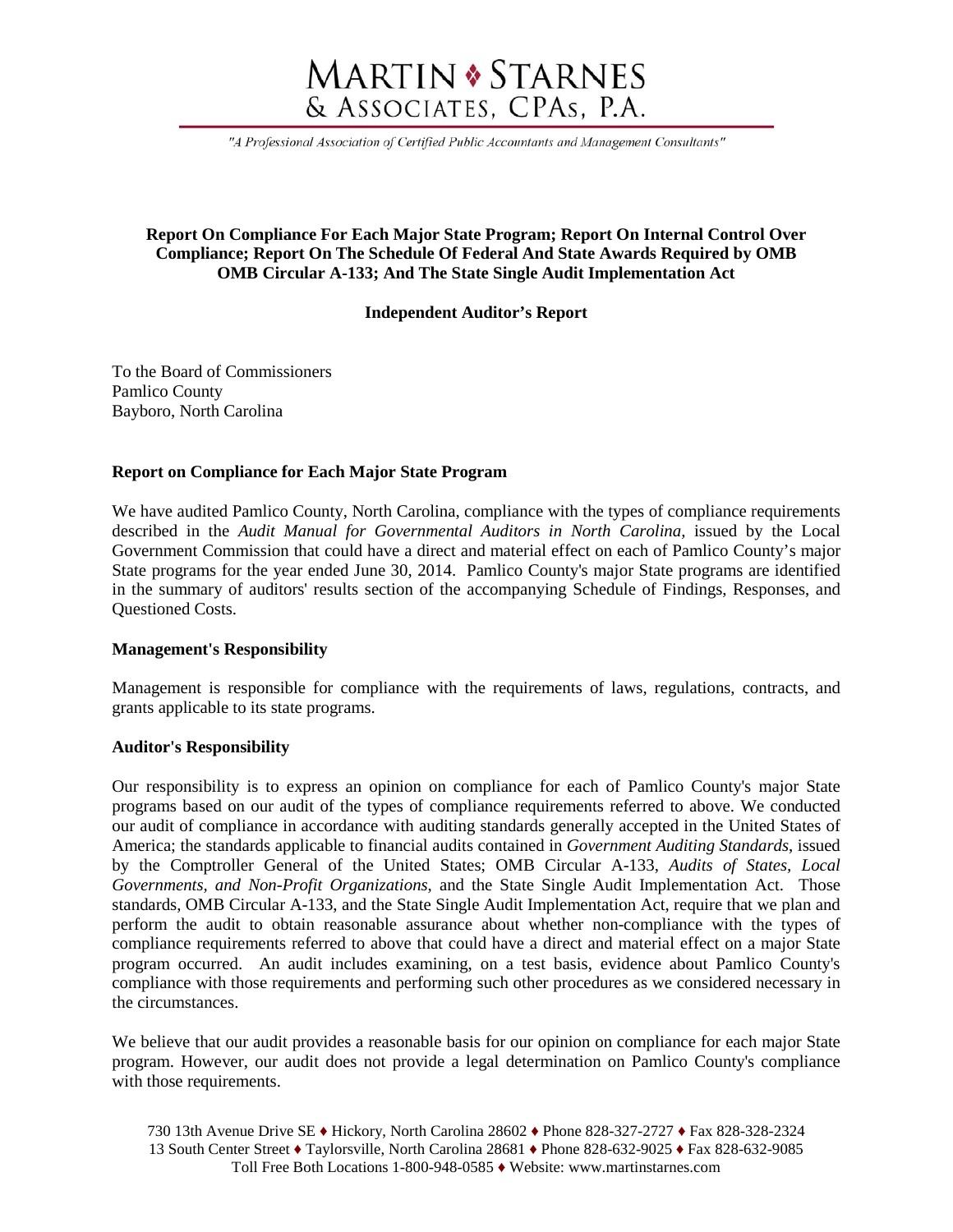#### **Opinion on Each Major State Program**

In our opinion, Pamlico County complied, in all material respects, with the types of compliance requirements referred to above that could have a direct and material effect on each of its major State programs for the year ended June 30, 2014.

#### **Report on Internal Control Over Compliance**

Management of Pamlico County is responsible for establishing and maintaining effective internal control over compliance with the types of compliance requirements referred to above. In planning and performing our audit, we considered Pamlico County's internal control over compliance with the types of requirements that could have a direct and material effect on a major State program to determine the auditing procedures that are appropriate in the circumstances for the purpose of expressing our opinion on compliance and to test and report on internal control over compliance in accordance with OMB Circular A-133, but not for the purpose of expressing an opinion on the effectiveness of internal control over compliance. Accordingly, we do not express an opinion on the effectiveness of the County's internal control over compliance.

A deficiency in internal control over compliance exists when the design or operation of a control over compliance does not allow management or employees in the normal course of performing their assigned functions, to prevent, or detect and correct, non-compliance with a type of compliance requirement of a State program on a timely basis. A material weakness in internal control over compliance is a deficiency, or combination of deficiencies, in internal control over compliance, such that there is a reasonable possibility that material non-compliance with a type of compliance requirement of a State program will not be prevented, or detected and corrected, on a timely basis. A significant deficiency in internal control over compliance is a deficiency, or a combination of deficiencies, in internal control over compliance with a type of compliance requirement of a State program that is less severe than a material weakness in internal control over compliance, yet important enough to merit attention by those charged with governance.

Our consideration of internal control over compliance was for the limited purpose described in the first paragraph of this section and was not designed to identify all deficiencies in internal control over compliance that might be deficiencies, significant deficiencies, or material weaknesses. We did not identify any deficiencies in internal control over compliance that we consider to be material weaknesses. However, material weaknesses may exist that have not been identified.

The purpose of this report on internal control over compliance is solely to describe the scope of our testing of internal control over compliance and the results of that testing based on the requirements of OMB Circular A-133. Accordingly, this report is not suitable for any other purpose.

#### **Report on Schedule of Expenditures of Federal and State Awards Required by OMB Circular A-133 and the State Single Audit Implementation Act**

We have audited the basic financial statements of the governmental activities, the business-type activities, the discretely presented component unit, each major fund, and the aggregate remaining fund information of Pamlico County, North Carolina, as of and for the year ended June 30, 2014, and the related notes to the financial statements, which collectively comprise the Pamlico County's basic financial statements. We have issued our report thereon dated February 20, 2015, which contained unmodified opinions on those financial statements. Our audit was conducted for the purpose of forming an opinion on the financial statements that collectively comprise Pamlico County's basic financial statements. The accompanying Schedule of Expenditures of Federal and State Awards is presented for purposes of additional analysis as required by OMB Circular A-133 and the State Single Audit Implementation Act and is not a required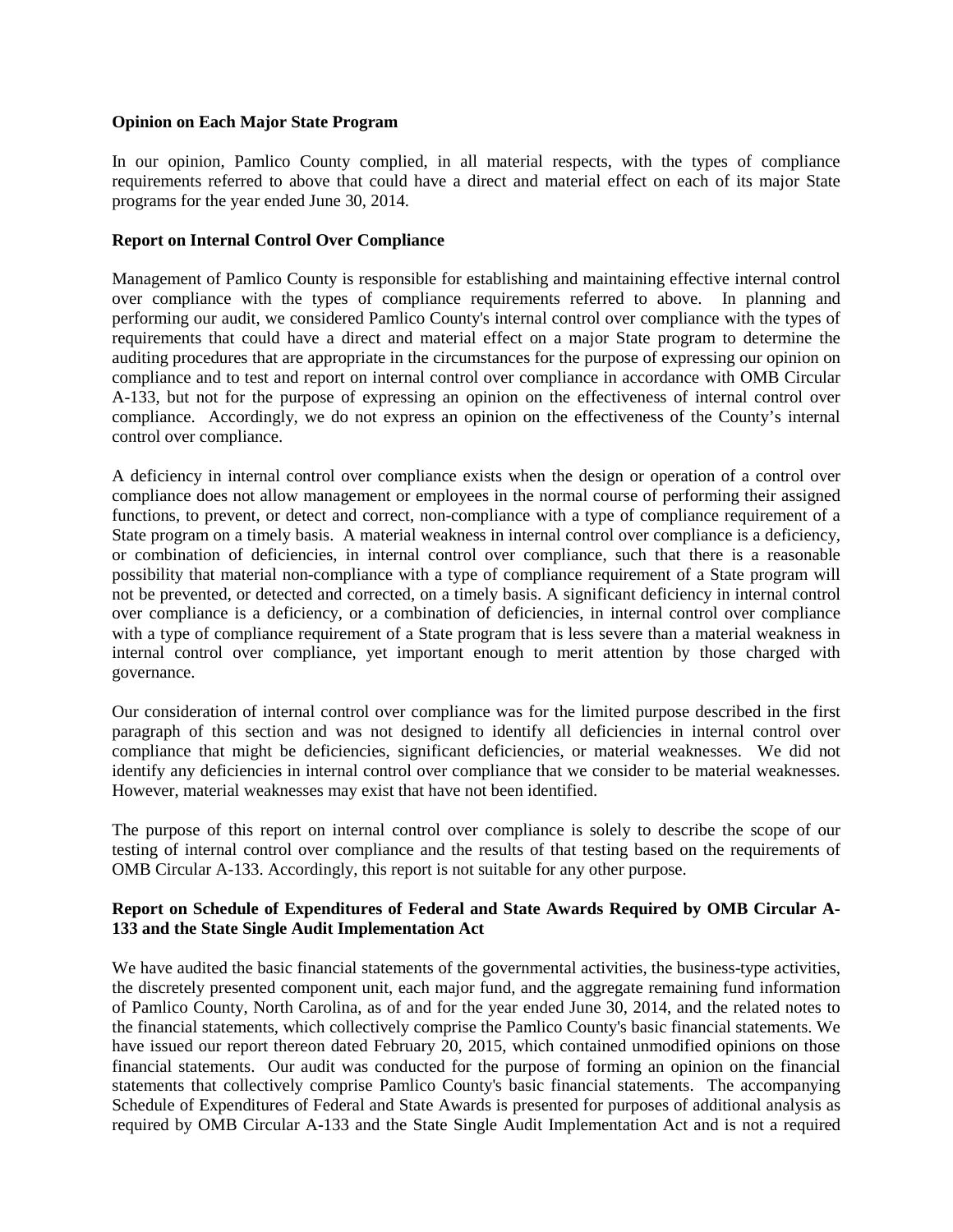part of the basic financial statements. Such information is the responsibility of management and was derived from, and relates directly to, the underlying accounting and other records used to prepare the financial statements. The information has been subjected to the auditing procedures applied in the audit of the financial statements and certain other procedures, including comparing and reconciling such information directly to the underlying accounting and other records used to prepare the financial statements, or to the financial statements themselves, and other additional procedures in accordance with auditing standards generally accepted in the United States of America. In our opinion, the Schedule of Expenditures of Federal and State Awards is fairly stated, in all material respects, in relation to the basic financial statements taken as a whole.

Martin Starnes & Associated, CPAS, P.a.

Martin Starnes & Associates, CPAs, P.A. Hickory, NC February 20, 2015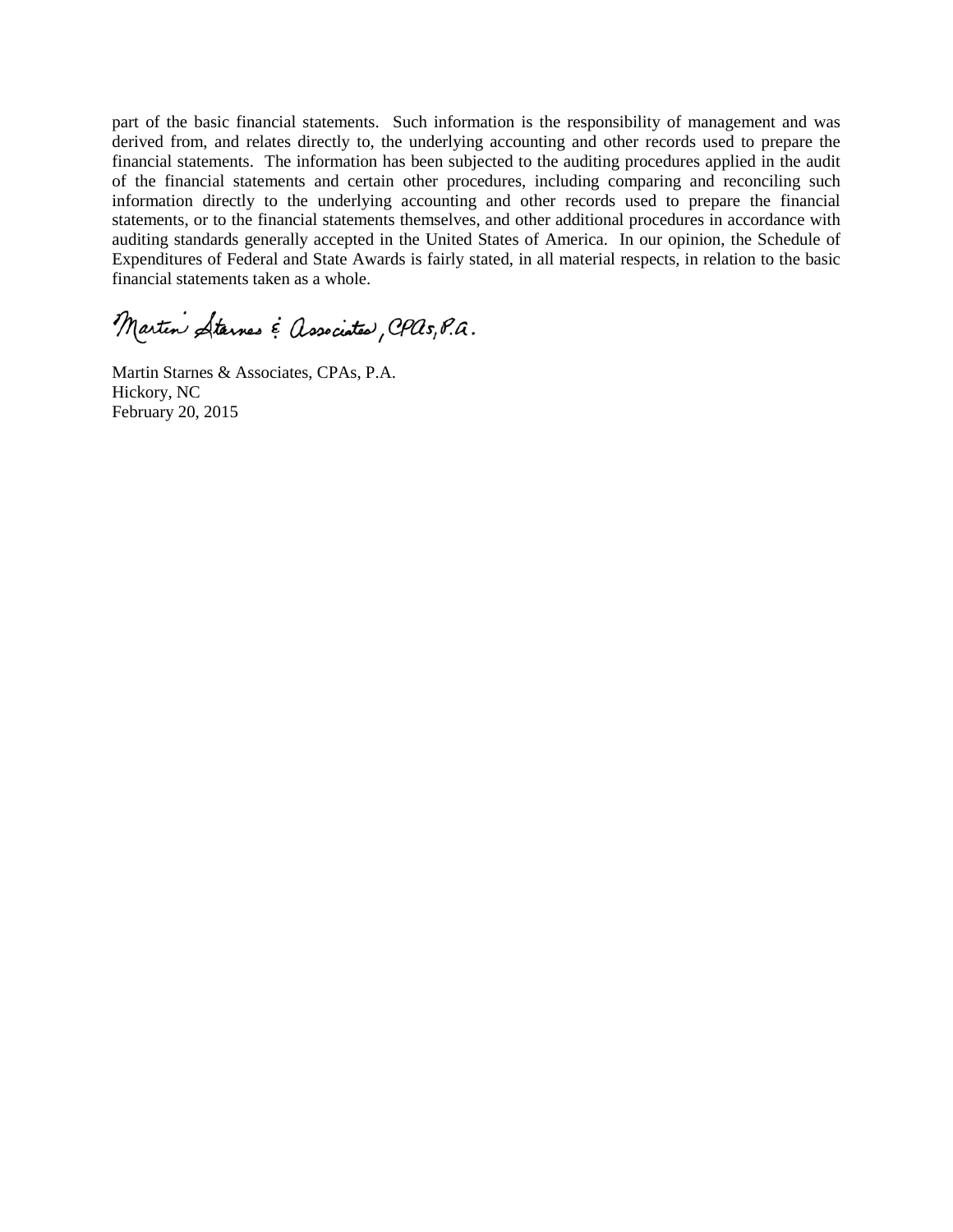## **SCHEDULE OF FINDINGS, RESPONSES, AND QUESTIONED COSTS FOR THE YEAR ENDED JUNE 30, 2014**

## **1. Summary of Auditors' Results**

# **Financial Statements**

| Type of auditor's report issued:                                                                                                                                      | Unmodified                             |  |
|-----------------------------------------------------------------------------------------------------------------------------------------------------------------------|----------------------------------------|--|
| Internal control over financial reporting:                                                                                                                            |                                        |  |
| Material weakness(es) identified?<br>٠                                                                                                                                | X Yes<br>N <sub>0</sub>                |  |
| Significant deficiency identified that<br>٠<br>are not considered to be material<br>weaknesses?                                                                       | None reported<br>Yes<br>$\overline{X}$ |  |
| Non-compliance material to financial<br>statements noted?                                                                                                             | X Yes<br>N <sub>0</sub>                |  |
| <b>Federal Awards</b>                                                                                                                                                 |                                        |  |
| Internal control over major Federal<br>programs:                                                                                                                      |                                        |  |
| Material weakness(es) identified?<br>٠                                                                                                                                | $Yes$ $X$ No                           |  |
| Significant deficiency identified that<br>$\bullet$<br>are not considered to be material<br>weaknesses?                                                               | Yes<br>$X$ None reported               |  |
| Type of auditor's report issued on<br>compliance for major Federal programs                                                                                           | Unmodified                             |  |
| Any audit findings disclosed that are<br>required to be reported in accordance with<br>Section 510(a) of Circular A-133?<br>Identification of major federal programs: | $Yes$ $X$ No                           |  |
| <b>Program Name</b>                                                                                                                                                   | $\mathbf{CFDA}$ #                      |  |
| <b>Medicaid Cluster</b>                                                                                                                                               | 93.778, 93.775, 93.777                 |  |
| <b>Hazard Mitigation Grant</b>                                                                                                                                        | 97.039                                 |  |
| CDBG - State-Administered CDBG Cluster                                                                                                                                | 14.228                                 |  |
| Dollar threshold used to distinguish between                                                                                                                          |                                        |  |
| Type A and Type B Programs:                                                                                                                                           | \$445,372                              |  |
| Auditee qualified as low-risk auditee?                                                                                                                                | Yes<br>No                              |  |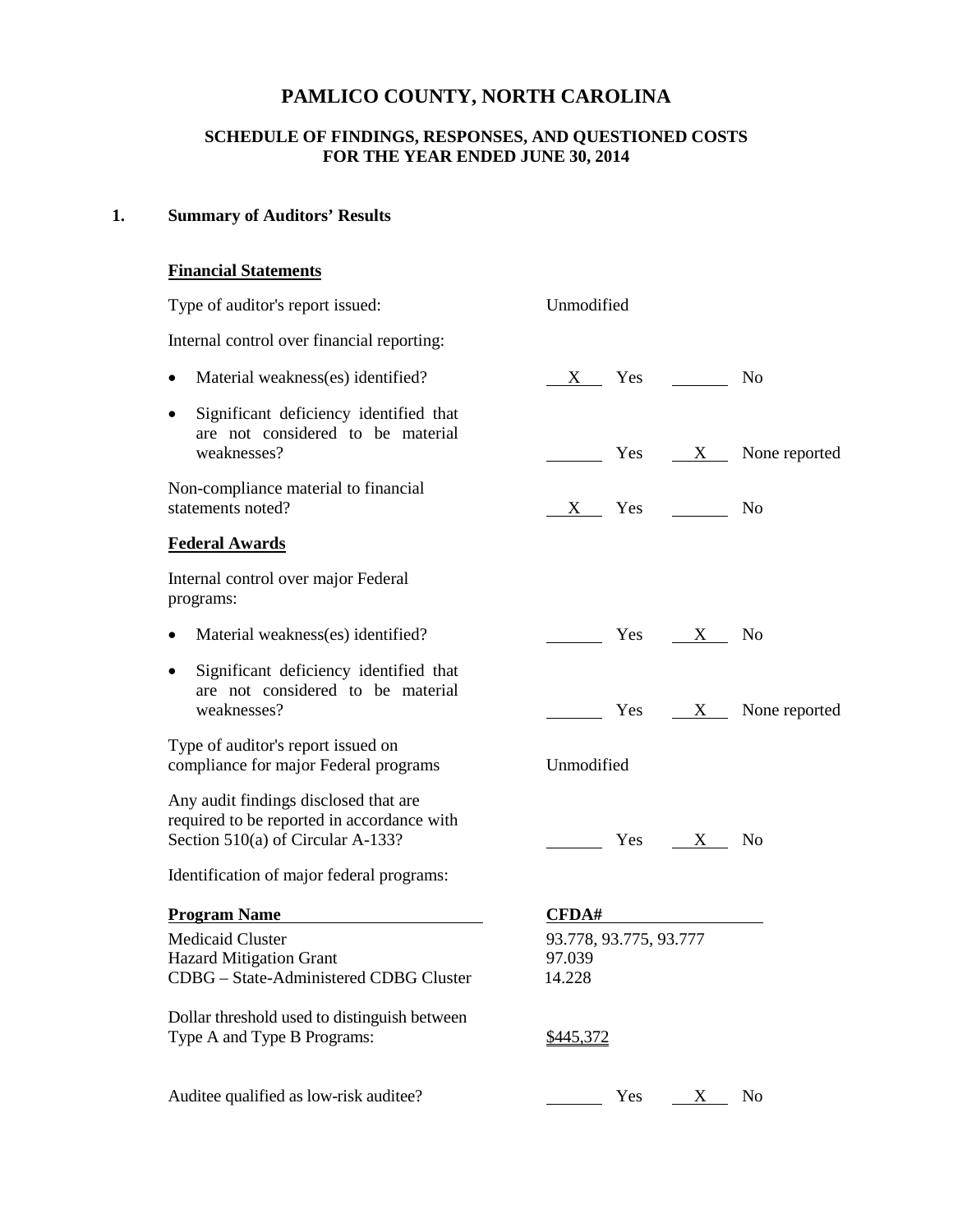## **SCHEDULE OF FINDINGS, RESPONSES, AND QUESTIONED COSTS FOR THE YEAR ENDED JUNE 30, 2014**

## **State Awards**

| Internal control over major State<br>programs:                                                                                                                           |                            |
|--------------------------------------------------------------------------------------------------------------------------------------------------------------------------|----------------------------|
| Material weakness(es) identified?<br>٠                                                                                                                                   | Yes<br>X<br>N <sub>0</sub> |
| Significant deficiency identified that<br>$\bullet$<br>are not considered to be material<br>weaknesses?                                                                  | Yes X<br>None reported     |
| Type of auditors' report issued on<br>compliance for major State programs                                                                                                | Unmodified                 |
| Any audit findings disclosed that are<br>required to be reported in accordance with<br>State Single Audit Implementation Act?<br>Identification of major State programs: | Yes<br>X<br>N <sub>0</sub> |
| <b>Program Name</b>                                                                                                                                                      |                            |

Medicaid Cluster NC Eastern Region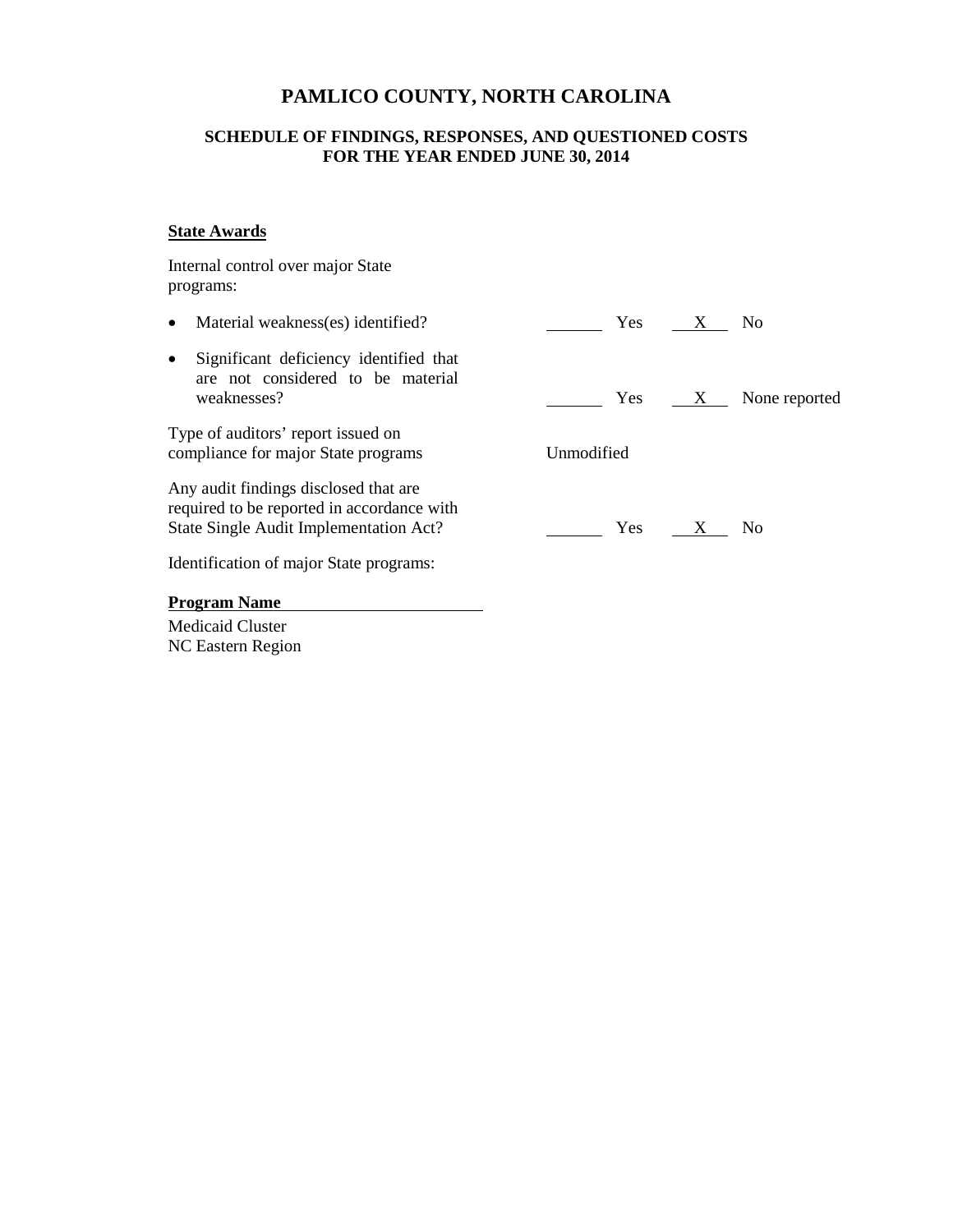## **SCHEDULE OF FINDINGS, RESPONSES, AND QUESTIONED COSTS FOR THE YEAR ENDED JUNE 30, 2014**

#### **2. Findings Related to the Audit of the Basic Financial Statements**

#### **Finding 2014-001**

**Criteria:** Management should have a system in place to reduce the likelihood of errors in financial reporting.

**Condition:** Financial reporting under the accounting standards promulgated by the Financial Accounting Standards Board and the Governmental Accounting Standards Board requires a level of technical expertise not possessed by County personnel.

**Context:** While conducting our audit, it was noted that County personnel cannot prepare full disclosure financial statements in accordance with generally accepted accounting principles.

**Cause:** The cost/benefit of hiring additional staff to comply with the financial reporting requirements discussed above is cost prohibitive.

**Effect:** The County requires assistance from the external auditor to prepare the financial statements.

**Recommendation:** The cost of acquiring sufficient staff to comply with the financial reporting requirements discussed above appears prohibitive. Therefore, the County should exercise due care in reviewing the financial statements drafted by the external auditor as the County is responsible for the accuracy of the audited financial statements.

**Name of Contact Person:** Bill Fentress, Finance Officer

**Corrective Action/Management Response:** Management concurs with the finding. Management will exercise due care in reviewing the financial statements drafted by the external auditor, as the County is responsible for the accuracy of the audited financial statements.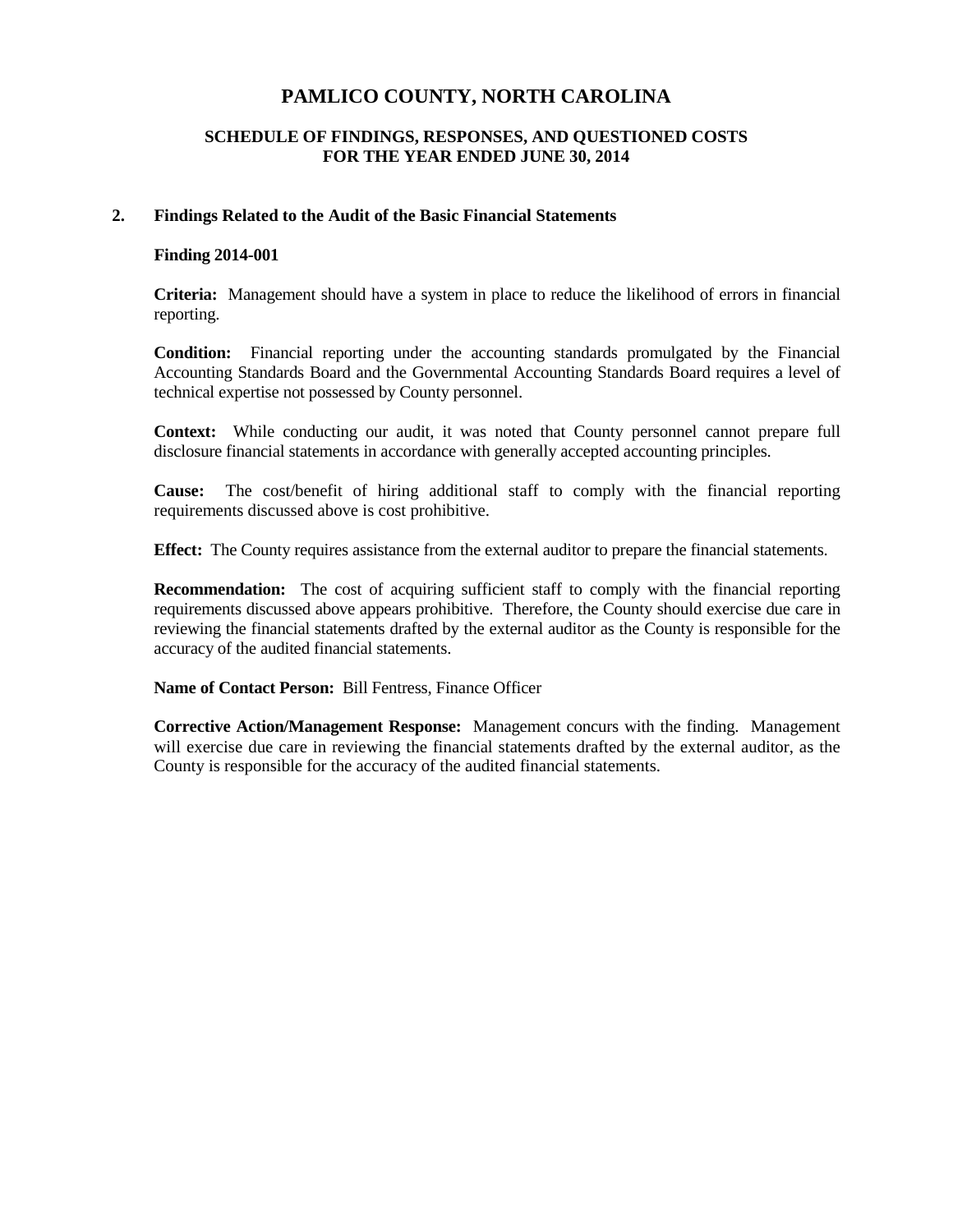## **SCHEDULE OF FINDINGS, RESPONSES, AND QUESTIONED COSTS FOR THE YEAR ENDED JUNE 30, 2014**

#### **Finding 2014-002**

**Criteria:** Management should have a system in place to reduce the likelihood of errors in financial reporting.

**Condition:** A significant audit adjustment is a proposed correction of the basic financial statements that, in our judgment, may not have been detected except through our auditing procedures. The existence of such material adjustments indicates that the County's system of controls did not detect and prevent such errors. We have provided management with a report of these adjustments.

**Context:** Significant audit adjustments were required to report the County's financial statements in accordance with Generally Accepted Accounting Principles.

**Cause:** Year-end adjustments include adjustments required for drafting full accrual, full disclosure GAAP financial statements, which requires a level of technical expertise not possessed by the County's personnel with regard to drafting full accrual, full disclosure GAAP financial statements.

**Effect:** Material misstatements of the financial statements could result.

**Recommendation:** Management should examine the adjustments required as a result of our audit and assess the benefit of improving the internal control system to prevent the adjustments in the future. Management should acknowledge inherent limitations in the internal control system caused by limited resources and modify their oversight function accordingly.

**Name of Contact Person:** Bill Fentress, Finance Officer

**Corrective Action/Management Response:** Management is aware that year-end audit adjustments are typically required. Management will examine controls in place to see if they can be strengthened, reducing the number of audit adjustments required at year-end. In the areas where the cost/benefit does not justify improving the control system, management will exercise due caution in performing their oversight function.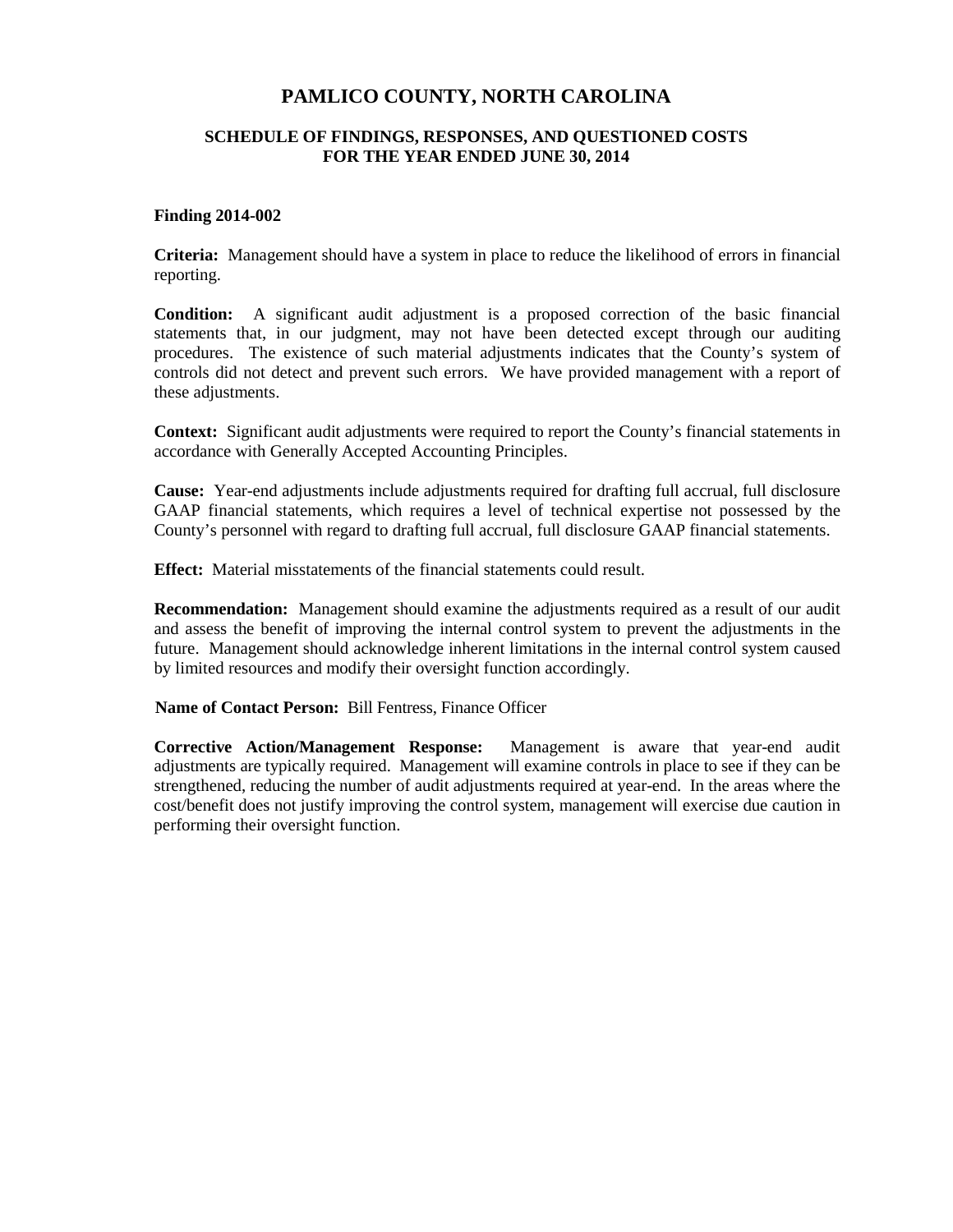#### **SCHEDULE OF FINDINGS, RESPONSES, AND QUESTIONED COSTS FOR THE YEAR ENDED JUNE 30, 2014**

#### **Finding 2014-003**

**Criteria:** Management should have a system in place to reduce the likelihood of errors in financial reporting.

**Condition:** Due to the limited number of personnel in the County's office and turnover of key positions in the current year, there are inherent limitations to segregation of duties among County personnel.

**Context:** During the current year, we noted turnover of key positions and limited personnel were left to perform functions previously performed by key employees. While documenting internal controls relating to the general ledger and journal entries, we noted that accounting personnel have the ability to initiate and post journal entries in the financial accounting system without a secondary review.

**Cause:** There are a limited number of personnel for certain internal control functions, such as journal entry processes. There was also turnover of key positions in the current year.

**Effect:** Adjustments could be made without oversight.

**Recommendation:** Access to the books and records of the County should be separated from access to the assets of the County as much as possible. Alternative controls should be used to compensate for any lack of segregation of duties.

**Name of Contact Person:** Bill Fentress, Finance Officer

**Corrective Action:** Management is aware of the weakness, and internal controls will be added to ensure proper segregation of duties.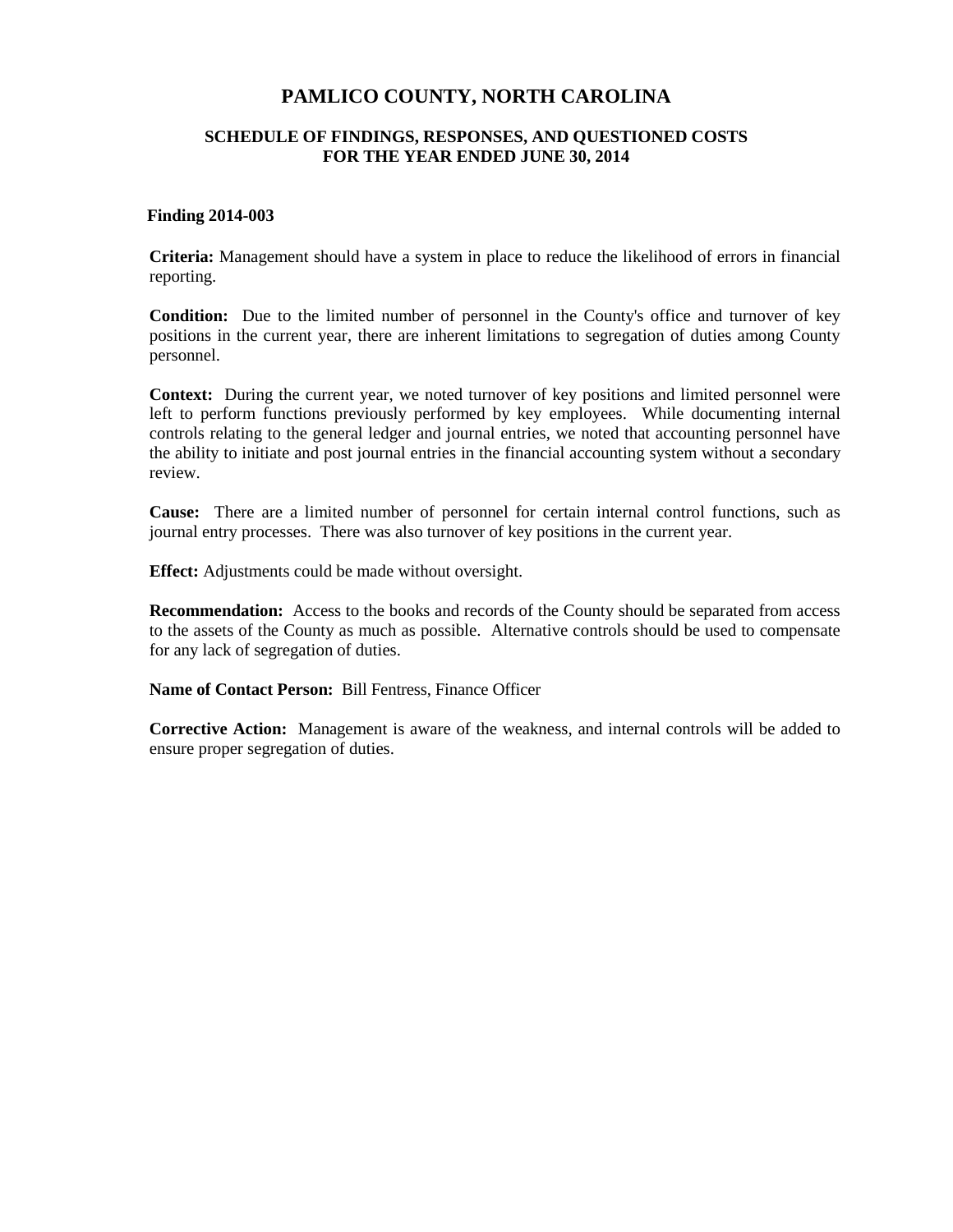#### **SCHEDULE OF FINDINGS, RESPONSES, AND QUESTIONED COSTS FOR THE YEAR ENDED JUNE 30, 2014**

#### **Finding 2014-004**

**Criteria:** General Statutes require that all money received and expended by a local government should be included in the budget ordinance. The Statutes require that funds be appropriated before incurring the obligation for funds and that amounts be pre-audited prior to disbursements being made. These requirements imply that the County has a responsibility to design a system to monitor its compliance with the budget ordinance and the General Statutes pertaining to local government finance.

**Condition:** In the current year, there were violations of the NC General Statute 159-8(a) with regard to expenditures exceeding appropriations and, therefore, a failure in the pre-audit requirement. Several funds were also operating in a deficit. A detailed note on the excess of expenditures over appropriations and deficit fund balances is found in the notes to the financial statements.

**Context:** Lack of budgetary control.

**Cause:** Management is not ensuring compliance with the budget policy.

**Effect:** The County was in violation of the North Carolina General Statutes.

**Recommendation:** Management and the Board should review the budget reports to ensure compliance in future years.

**Name of Contact Person:** Bill Fentress, Finance Officer

**Management's Response/Corrective Action:** Management concurs and the Board will more closely review the budget reports to ensure compliance in future years. Management has noted that some of the expenditures which exceeded appropriations were a result of assets donated to the County. Management will more closely monitor necessary adjustments to the budget to reflect donations in future years. Management will also transfer budgeted funds to cover the deficit balances.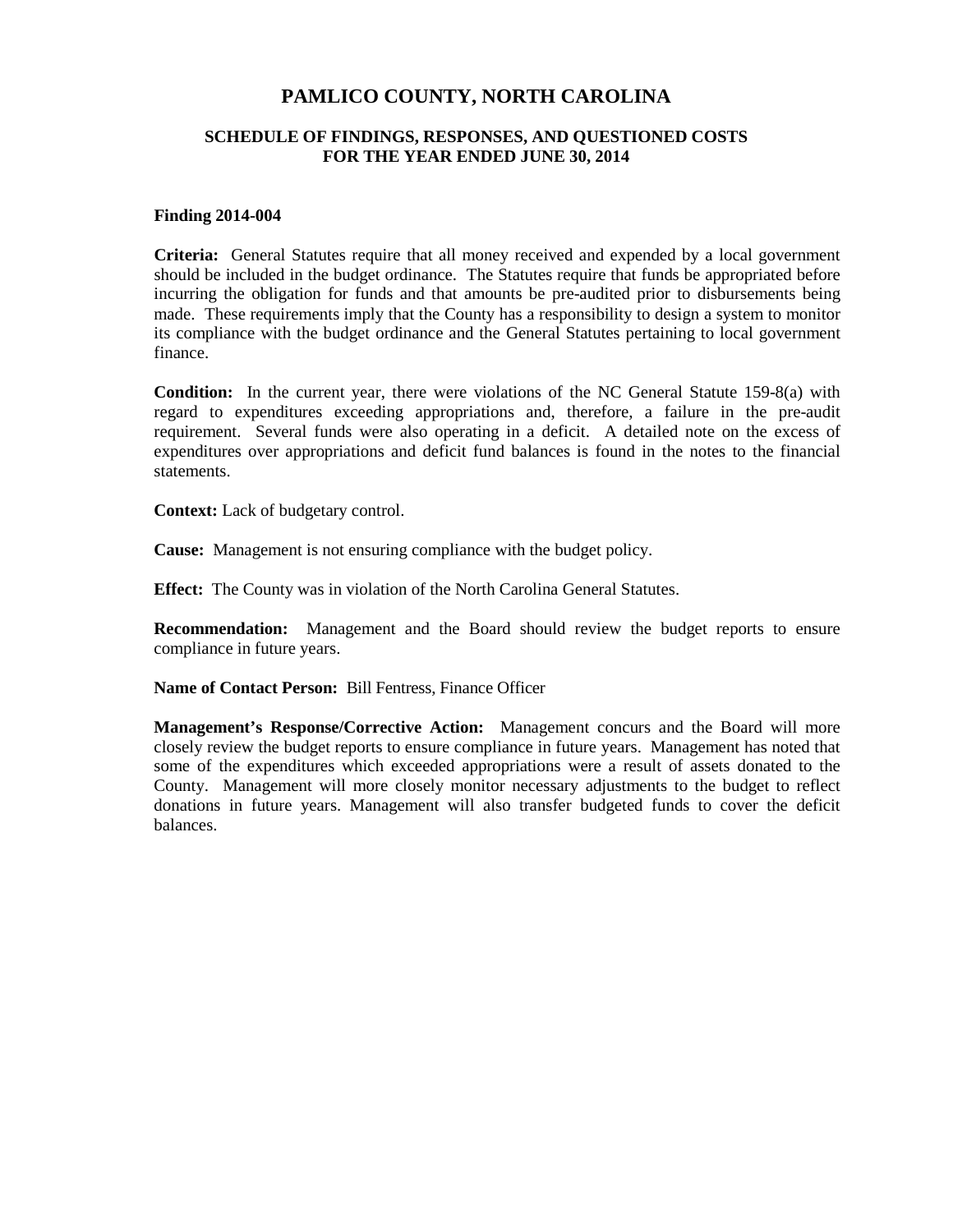## **SCHEDULE OF FINDINGS, RESPONSES, AND QUESTIONED COSTS FOR THE YEAR ENDED JUNE 30, 2014**

#### **Finding 2014-005**

**Criteria:** Management should have a system in place to reduce the likelihood of errors in financial reporting and ensure the timeliness of financial reporting.

**Condition:** Effective financial reporting requires timely account reconciliation and access to information to management and other users of the financial statements.

**Context:** Turnover in key positions in the Finance department caused delays in account reconciliations. The County's annual financial statements are not available in a timely manner for internal use and are materially past due to outside reporting agencies.

**Cause:** Turnover in key positions in the Finance and Administration departments caused delays in reconciling account information and preparing for the annual audit and preparation of the financial statements.

**Effect:** The County's management and other users of the financial statements do not have timely information for decision-making and monitoring of the County's financial position and adherence to laws, regulations, and other requirements. Errors in financial reporting could occur and not be detected.

**Recommendation:** The County should evaluate the allocation of internal resources dedicated to financial reporting to ensure adequate resources are available for timely account reconciliations, year-end close and annual financial reporting purposes. Management should consult with outside accountants or auditors if additional assistance is required in order to prepare for the annual audit, determine appropriate accounting for complex transactions, or prepare the financial statements.

**Name of Contact Person:** Bill Fentress, Finance Officer

**Management's Response/Corrective Action:** The County is aware of the circumstances, which lead to the late completion of the annual audit and issuance of the financial statements. Management will dedicate resources accordingly in order to prepare timely account reconciliations and prepare for the annual audit to issue the financial statements in a timely manner.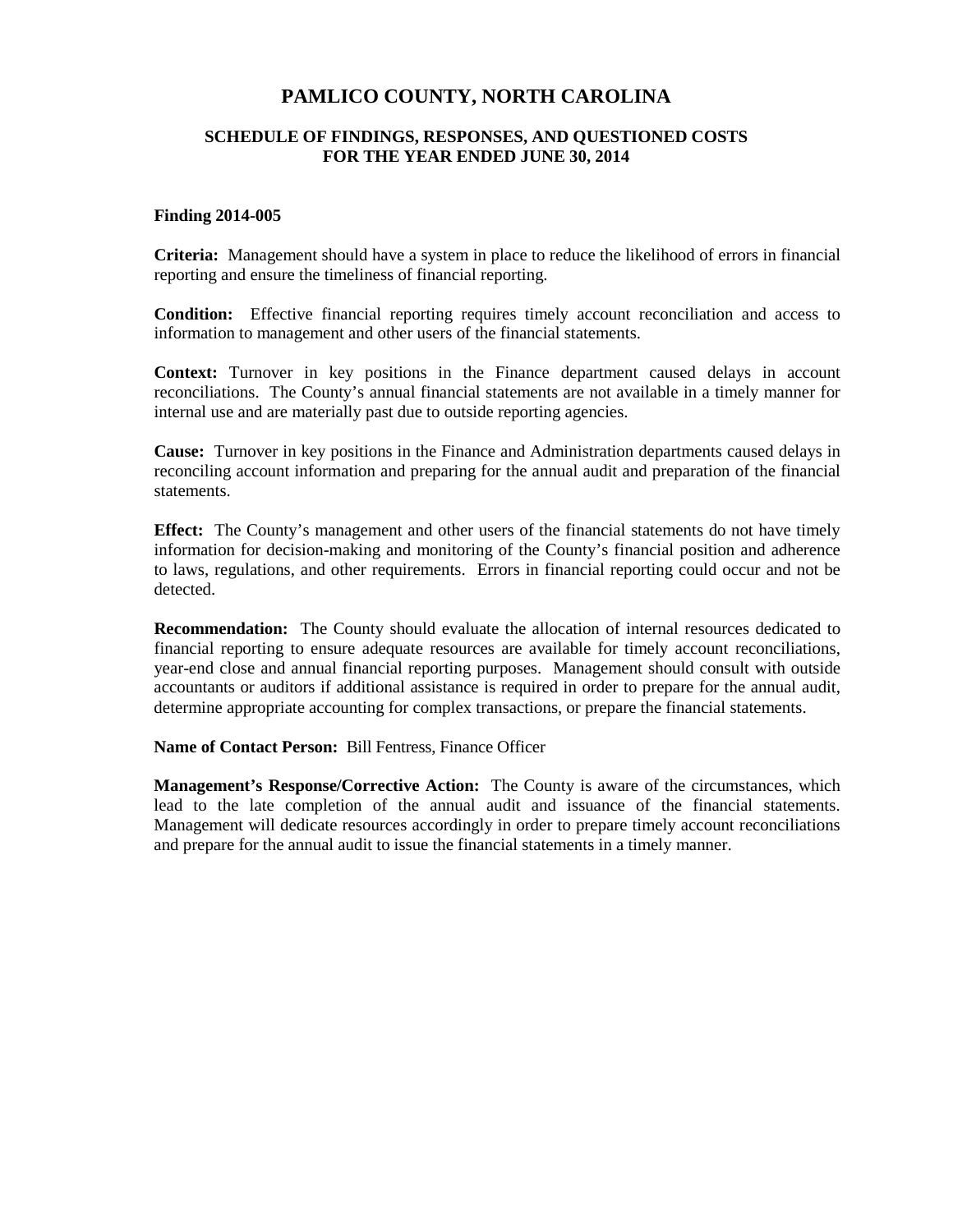## **SCHEDULE OF FINDINGS, RESPONSES, AND QUESTIONED COSTS FOR THE YEAR ENDED JUNE 30, 2014**

**3. Findings and Questioned Costs Related to the Audit of Federal Awards**

None

**4. Findings and Questioned Costs Related to the Audit of State Awards**

None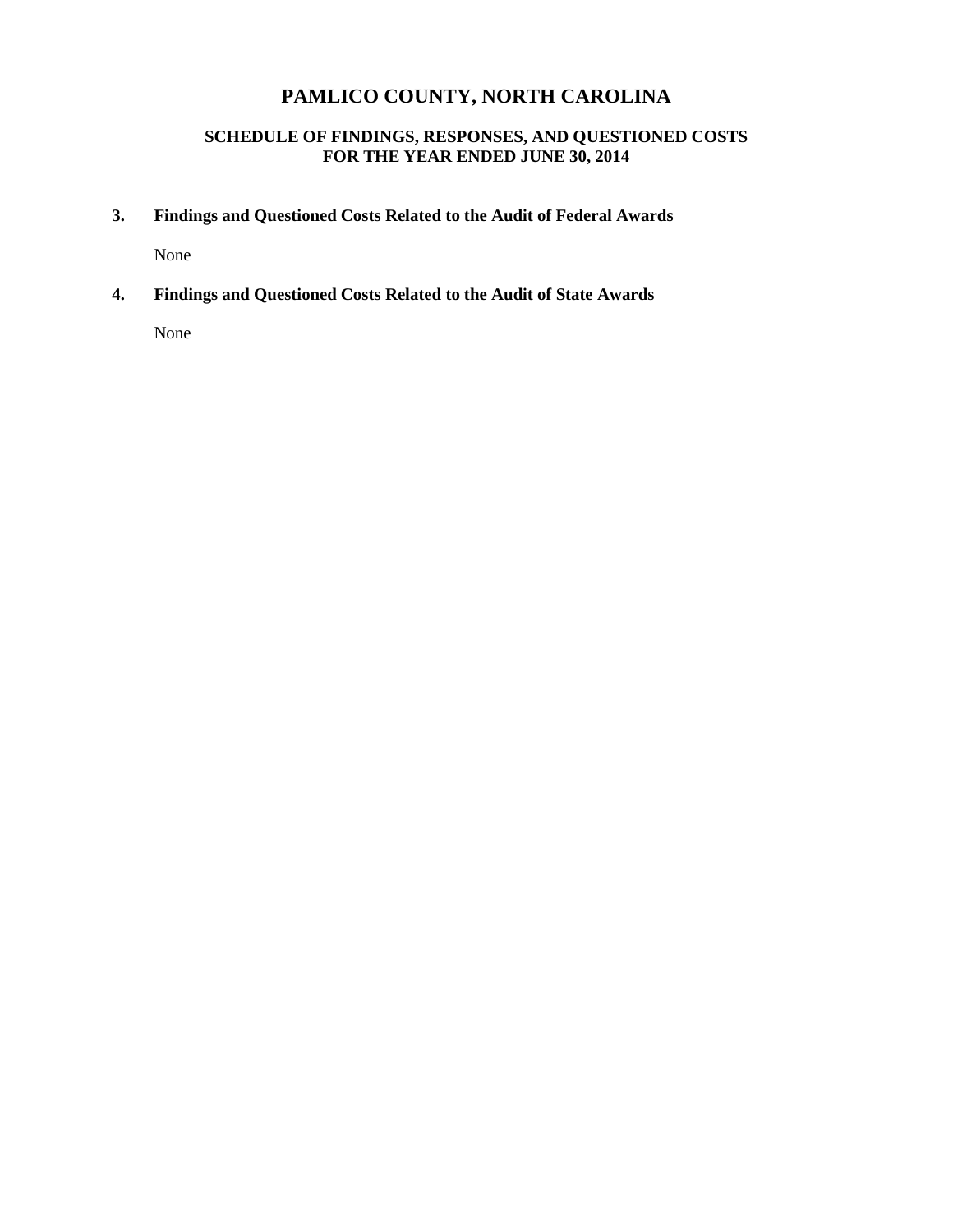## **SUMMARY SCHEDULE OF PRIOR YEAR FINDINGS FOR THE YEAR ENDED JUNE 30, 2014**

- **2013-001** Repeated as Finding 2014-001
- **2013-002** Repeated as Finding 2014-002
- **2013-003** Modified and repeated as Finding 2014-004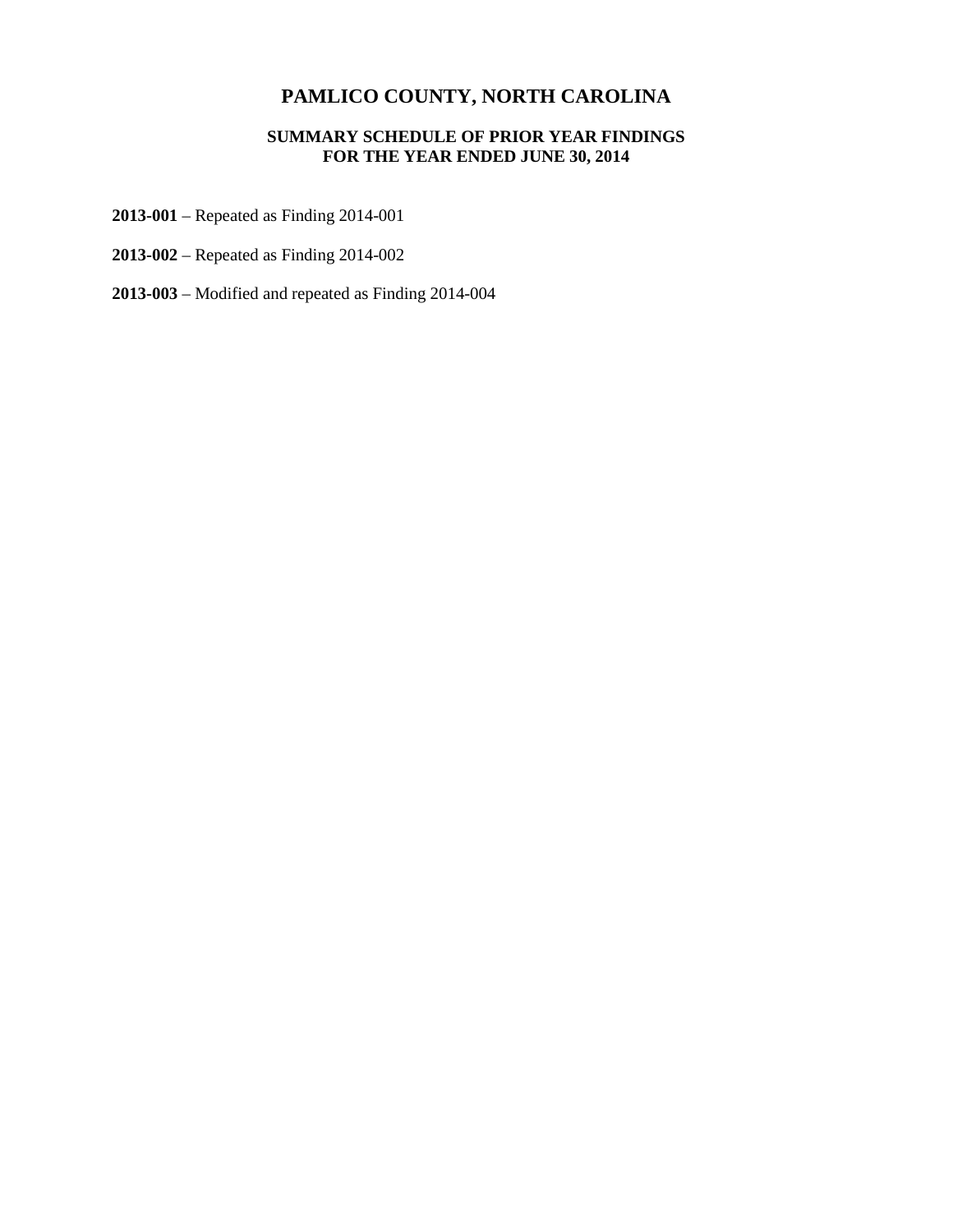|                                                                                                    | <b>CFDA</b>      | <b>Expenditures</b> |              |
|----------------------------------------------------------------------------------------------------|------------------|---------------------|--------------|
| <b>Grantor / Pass-through Grantor / Program Title</b>                                              | Number           | Federal             | <b>State</b> |
| <b>Federal Awards:</b>                                                                             |                  |                     |              |
| U.S. Department of Health and Human Services:<br><b>Administration for Children and Families:</b>  |                  |                     |              |
| <b>Division of Social Services:</b>                                                                |                  |                     |              |
| <b>Child Support Enforcement</b>                                                                   | 93.563           | 154,111             |              |
| Temporary Assistance for Needy Families Cluster:                                                   |                  |                     |              |
| Administration                                                                                     | 93.558           | 128,069             |              |
| Direct Benefit Payment                                                                             | 93.558           | 51,292              | 7,200        |
| Total Temporary Assistance for Needy Families Cluster                                              |                  | 179,361             | 7,200        |
| Foster Care and Adoption Cluster (Note 2):<br>Title IV-E Foster Care:                              |                  |                     |              |
| Administration                                                                                     | 93.658           | 103,682             | 10,428       |
| Direct Benefit Payments                                                                            | 93.658           | 9,365               | 3,436        |
| Adoption Assistance Program:                                                                       |                  |                     |              |
| Administration                                                                                     | 93.659           | 2,488               |              |
| Direct Benefit Payments                                                                            | 93.659           | 31,700              | 8,344        |
| Total Foster Care and Adoption Cluster                                                             |                  | 147,235             | 22,208       |
| Low-Income Home Energy Assistance Block Grant:                                                     |                  |                     |              |
| Administration                                                                                     | 93.568           | 130,222             |              |
| Total Low-Income Home Energy Assistance Block Grant                                                |                  | 130,222             |              |
|                                                                                                    |                  |                     |              |
| Chafee Foster Care Independence Program<br>Social Services Block Grant                             | 93.674<br>93.667 | (411)               | (103)        |
|                                                                                                    | 93.556           | 51,111<br>1,221     | 5,658        |
| Promoting Safe and Stable Families                                                                 | 93.645           | 16,327              |              |
| Stephanie Tubbs Jones Child Welfare Services Program<br>Subtotal                                   |                  | 68,248              | 5,555        |
|                                                                                                    |                  |                     |              |
| <b>Subsidized Child Care (Note 2)</b>                                                              |                  |                     |              |
| Child Care Development Fund Cluster:<br><b>Division of Social Services:</b>                        |                  |                     |              |
| Child Care Mandatory and Matching Funds of the Child Care<br>and Development Fund - Administration | 93.596           | 81,965              |              |
| <b>Division of Child Development:</b>                                                              |                  |                     |              |
| Child Care and Development Block Grant                                                             | 93.575           | 180,880             |              |
| Child Care Mandatory and Matching Funds of the Child Care                                          | 93.596           | 109,358             |              |
| and Development Fund - Mandatory                                                                   |                  |                     |              |
| Child Care Mandatory and Matching Funds of the Child Care                                          | 93.596           | 59,990              | 18,673       |
| and Development Fund - Match                                                                       |                  |                     |              |
| Total Child Care Development Fund Cluster                                                          |                  | 432,193             | 18,673       |
| Temporary Assistance for Needy Families                                                            | 93.558           | 102,707             |              |
| Foster Care Title IV-E                                                                             | 93.658           | 5,737               | 2,999        |
| <b>State Appropriations</b>                                                                        |                  |                     | 63,185       |
| TANF - MOE                                                                                         |                  |                     | 48,416       |
| <b>Total Subsidized Childcare Cluster</b>                                                          |                  | 540,637             | 133,273      |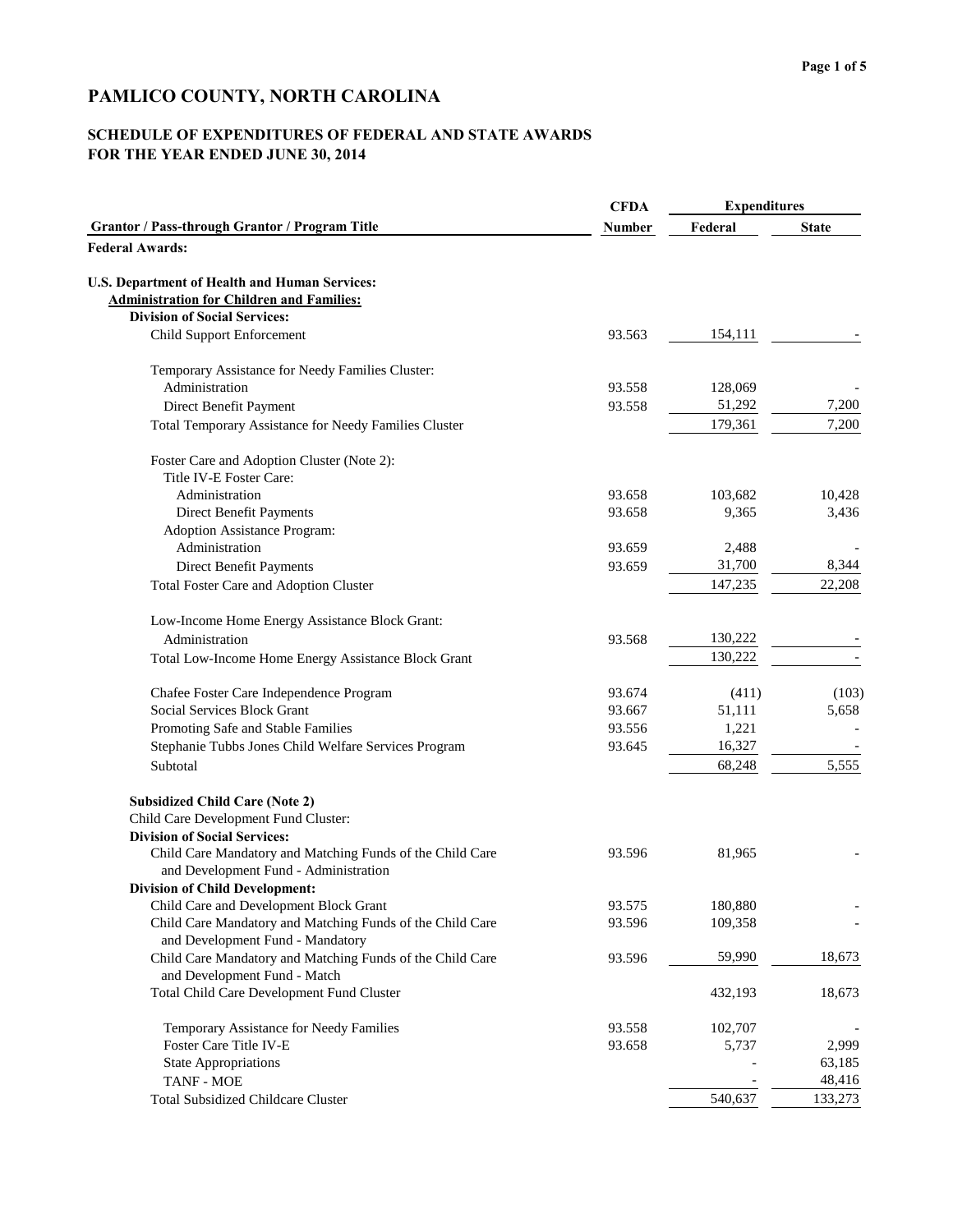|                                                                                                             | <b>CFDA</b> | <b>Expenditures</b> |              |
|-------------------------------------------------------------------------------------------------------------|-------------|---------------------|--------------|
| Grantor / Pass-through Grantor / Program Title                                                              | Number      | Federal             | <b>State</b> |
| <b>U.S. Department of Agriculture:</b>                                                                      |             |                     |              |
| Passed-through N.C. Department of Health & Human Services                                                   |             |                     |              |
| <b>Division of Public Health:</b>                                                                           |             |                     |              |
| Special Supplemental Nutrition Program for                                                                  |             |                     |              |
| Women, Infants, and Children - Administration                                                               | 10.557      | 71,280              |              |
| Special Supplemental Nutrition Program for                                                                  |             |                     |              |
| Women, Infants, and Children - Direct Benefits                                                              | 10.557      | 228,659             |              |
| <b>Total Division of Public Health</b>                                                                      |             | 299,939             |              |
| <b>Health Care Financing Administration:</b>                                                                |             |                     |              |
| Passed-through the N.C. Department of Health and Human Services                                             |             |                     |              |
| <b>Division of Medical Assistance:</b>                                                                      |             |                     |              |
| Medicaid Cluster:                                                                                           |             |                     |              |
| Direct Benefit Payments:                                                                                    |             |                     |              |
| Medical Assistance Program                                                                                  | 93.778      | 10,306,491          | 5,766,180    |
| Division of Social Services:                                                                                |             |                     |              |
| Administration:                                                                                             |             |                     |              |
| Medical Assistance Program                                                                                  | 93.778      | 344,593             | 10,701       |
| <b>Total Medicaid Cluster</b>                                                                               |             | 10,651,084          | 5,776,881    |
|                                                                                                             |             |                     |              |
| State Insurance Program - N.C. Health Choice                                                                |             |                     |              |
| Administration                                                                                              | 93.767      | 12,235              | 645          |
| Direct Benefit Payments                                                                                     | 93.767      | 258,246             | 81,467       |
| <b>Total Centers for Medicare and Medicaid Services</b>                                                     |             | 10,921,565          | 5,858,993    |
| <b>U.S. Department of Agriculture:</b>                                                                      |             |                     |              |
| Passed-through N.C. Department of Health & Human Services                                                   |             |                     |              |
| <b>Division of Social Services:</b>                                                                         |             |                     |              |
| Supplemental Nutrition Assistance Program Cluster:                                                          |             |                     |              |
| Administration:                                                                                             |             |                     |              |
| State Administrative Matching Grants for the                                                                | 10.561      | 182,706             |              |
| Supplemental Nutrition Assistance Program                                                                   |             |                     |              |
| Total Supplemental Nutrition Assistance Program Cluster                                                     |             | 182,706             |              |
| U.S. Department of Health and Human Services:                                                               |             |                     |              |
| Centers for Disease Control and Prevention                                                                  |             |                     |              |
| Passed through NC Dept. of Health and Human Services                                                        |             |                     |              |
| Division of Public Health:                                                                                  |             |                     |              |
| <b>Public Health Emergency Preparedness</b>                                                                 | 93.069      | 29,948              |              |
| <b>Immunization Cooperative Agreements</b>                                                                  | 93.268      | 5,278               |              |
| <b>Community Transformation Grants- Small Communities</b>                                                   | 93.737      | 10,000              |              |
| Programs financed solely by Public Prevention and Health Funds                                              |             |                     |              |
| Cooperative Agreements for State-Based Comprehensive Breast<br>and Cervical Cancer Early Detection Programs | 93.919      | 8,423               | 3,825        |
| Breast and Cervical Cancer Screening Opportunities for States, Tribes                                       | 93.744      | 309                 |              |
| and Territories solely financed by Prevention and Public Health Funds                                       |             |                     |              |
| Preventive Health and Health Services Block Grant                                                           | 93.991      | 10,783              |              |
| Total Centers for Disease Control and Prevention                                                            |             | 64,741              | 3,825        |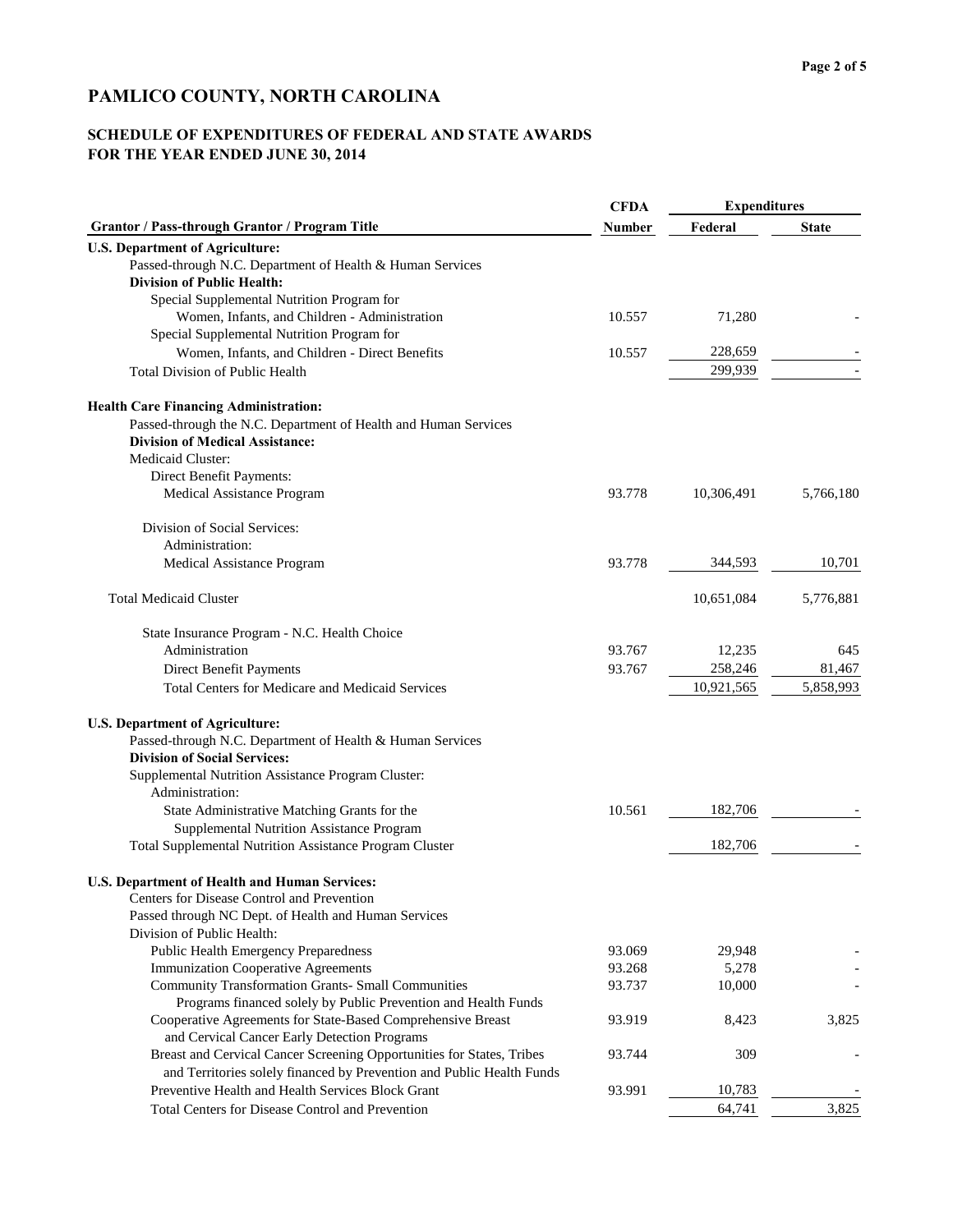| <b>Grantor / Pass-through Grantor / Program Title</b><br>Federal<br><b>Number</b><br><b>State</b><br>Administration of Children and Families<br>Passed-through N.C. Department of Health and Human Services<br>Division of Social Services:<br>Social Service Block Grant<br>93.667<br>500<br>1,052<br>93.558<br>Temporary Assistance for Needy Families<br>1,052<br>500<br>Total Administration of Children and Families<br>Health Resources and Service Administration<br>Passed through NC Dept. of Health and Human Services<br>Division of Public Health:<br>36,766<br>28,785<br>Maternal and Child Health Services Block Grant to the States<br>93.994<br>36,766<br>28,785<br>Total Health Resources and Service Administration<br>Office of Population Affairs<br>Passed through NC Dept. of Health and Human Services<br>Office of Population Affairs<br>22,429<br><b>Family Planning Services</b><br>93.217<br>22,429<br>Total Office of Population Affairs<br>124,988<br>33,110<br><b>Total U.S. Department of Health and Human Services</b><br><b>Division of Aging:</b><br>Aging Cluster:<br>In-Home Services:<br>Special Programs for the Aging Title III Part B<br>93.044<br>112,077<br>19,778<br>Supportive Services and Senior Centers<br>Congregate Nutrition:<br>Special Programs for the Aging Title III Part C<br>6,116<br>93.045<br>34,665<br><b>Nutrition Services</b><br>Home-Delivered Meals:<br>43,967<br>93.045<br>7,759<br>Special Programs for the Aging Title III Part C<br><b>Nutrition Services</b><br>190,709<br>33,653<br><b>Total Aging Cluster</b><br><b>U.S. Department of Homeland Security</b><br>Passed-through NC Department of Crime Control and Public Safety:<br><b>State Homeland Security Program</b><br>97.073<br>29,453<br>Disaster Grants - Public Assistance<br>97.036<br>20,625<br>(Presidentially Declared Disasters)<br>Division of Emergency Management:<br>Hazard Mitigation Grant<br>97.039<br>1,251,070<br>9,700<br>Emergency Hazardous Materials Public Sector Training<br>20.703<br>and Planning Grants<br><b>Total Department of Homeland Security</b><br>1,310,848 | <b>CFDA</b> | <b>Expenditures</b> |  |
|--------------------------------------------------------------------------------------------------------------------------------------------------------------------------------------------------------------------------------------------------------------------------------------------------------------------------------------------------------------------------------------------------------------------------------------------------------------------------------------------------------------------------------------------------------------------------------------------------------------------------------------------------------------------------------------------------------------------------------------------------------------------------------------------------------------------------------------------------------------------------------------------------------------------------------------------------------------------------------------------------------------------------------------------------------------------------------------------------------------------------------------------------------------------------------------------------------------------------------------------------------------------------------------------------------------------------------------------------------------------------------------------------------------------------------------------------------------------------------------------------------------------------------------------------------------------------------------------------------------------------------------------------------------------------------------------------------------------------------------------------------------------------------------------------------------------------------------------------------------------------------------------------------------------------------------------------------------------------------------------------------------------------------------------------------------------------------------------------------------------------------|-------------|---------------------|--|
|                                                                                                                                                                                                                                                                                                                                                                                                                                                                                                                                                                                                                                                                                                                                                                                                                                                                                                                                                                                                                                                                                                                                                                                                                                                                                                                                                                                                                                                                                                                                                                                                                                                                                                                                                                                                                                                                                                                                                                                                                                                                                                                                |             |                     |  |
|                                                                                                                                                                                                                                                                                                                                                                                                                                                                                                                                                                                                                                                                                                                                                                                                                                                                                                                                                                                                                                                                                                                                                                                                                                                                                                                                                                                                                                                                                                                                                                                                                                                                                                                                                                                                                                                                                                                                                                                                                                                                                                                                |             |                     |  |
|                                                                                                                                                                                                                                                                                                                                                                                                                                                                                                                                                                                                                                                                                                                                                                                                                                                                                                                                                                                                                                                                                                                                                                                                                                                                                                                                                                                                                                                                                                                                                                                                                                                                                                                                                                                                                                                                                                                                                                                                                                                                                                                                |             |                     |  |
|                                                                                                                                                                                                                                                                                                                                                                                                                                                                                                                                                                                                                                                                                                                                                                                                                                                                                                                                                                                                                                                                                                                                                                                                                                                                                                                                                                                                                                                                                                                                                                                                                                                                                                                                                                                                                                                                                                                                                                                                                                                                                                                                |             |                     |  |
|                                                                                                                                                                                                                                                                                                                                                                                                                                                                                                                                                                                                                                                                                                                                                                                                                                                                                                                                                                                                                                                                                                                                                                                                                                                                                                                                                                                                                                                                                                                                                                                                                                                                                                                                                                                                                                                                                                                                                                                                                                                                                                                                |             |                     |  |
|                                                                                                                                                                                                                                                                                                                                                                                                                                                                                                                                                                                                                                                                                                                                                                                                                                                                                                                                                                                                                                                                                                                                                                                                                                                                                                                                                                                                                                                                                                                                                                                                                                                                                                                                                                                                                                                                                                                                                                                                                                                                                                                                |             |                     |  |
|                                                                                                                                                                                                                                                                                                                                                                                                                                                                                                                                                                                                                                                                                                                                                                                                                                                                                                                                                                                                                                                                                                                                                                                                                                                                                                                                                                                                                                                                                                                                                                                                                                                                                                                                                                                                                                                                                                                                                                                                                                                                                                                                |             |                     |  |
|                                                                                                                                                                                                                                                                                                                                                                                                                                                                                                                                                                                                                                                                                                                                                                                                                                                                                                                                                                                                                                                                                                                                                                                                                                                                                                                                                                                                                                                                                                                                                                                                                                                                                                                                                                                                                                                                                                                                                                                                                                                                                                                                |             |                     |  |
|                                                                                                                                                                                                                                                                                                                                                                                                                                                                                                                                                                                                                                                                                                                                                                                                                                                                                                                                                                                                                                                                                                                                                                                                                                                                                                                                                                                                                                                                                                                                                                                                                                                                                                                                                                                                                                                                                                                                                                                                                                                                                                                                |             |                     |  |
|                                                                                                                                                                                                                                                                                                                                                                                                                                                                                                                                                                                                                                                                                                                                                                                                                                                                                                                                                                                                                                                                                                                                                                                                                                                                                                                                                                                                                                                                                                                                                                                                                                                                                                                                                                                                                                                                                                                                                                                                                                                                                                                                |             |                     |  |
|                                                                                                                                                                                                                                                                                                                                                                                                                                                                                                                                                                                                                                                                                                                                                                                                                                                                                                                                                                                                                                                                                                                                                                                                                                                                                                                                                                                                                                                                                                                                                                                                                                                                                                                                                                                                                                                                                                                                                                                                                                                                                                                                |             |                     |  |
|                                                                                                                                                                                                                                                                                                                                                                                                                                                                                                                                                                                                                                                                                                                                                                                                                                                                                                                                                                                                                                                                                                                                                                                                                                                                                                                                                                                                                                                                                                                                                                                                                                                                                                                                                                                                                                                                                                                                                                                                                                                                                                                                |             |                     |  |
|                                                                                                                                                                                                                                                                                                                                                                                                                                                                                                                                                                                                                                                                                                                                                                                                                                                                                                                                                                                                                                                                                                                                                                                                                                                                                                                                                                                                                                                                                                                                                                                                                                                                                                                                                                                                                                                                                                                                                                                                                                                                                                                                |             |                     |  |
|                                                                                                                                                                                                                                                                                                                                                                                                                                                                                                                                                                                                                                                                                                                                                                                                                                                                                                                                                                                                                                                                                                                                                                                                                                                                                                                                                                                                                                                                                                                                                                                                                                                                                                                                                                                                                                                                                                                                                                                                                                                                                                                                |             |                     |  |
|                                                                                                                                                                                                                                                                                                                                                                                                                                                                                                                                                                                                                                                                                                                                                                                                                                                                                                                                                                                                                                                                                                                                                                                                                                                                                                                                                                                                                                                                                                                                                                                                                                                                                                                                                                                                                                                                                                                                                                                                                                                                                                                                |             |                     |  |
|                                                                                                                                                                                                                                                                                                                                                                                                                                                                                                                                                                                                                                                                                                                                                                                                                                                                                                                                                                                                                                                                                                                                                                                                                                                                                                                                                                                                                                                                                                                                                                                                                                                                                                                                                                                                                                                                                                                                                                                                                                                                                                                                |             |                     |  |
|                                                                                                                                                                                                                                                                                                                                                                                                                                                                                                                                                                                                                                                                                                                                                                                                                                                                                                                                                                                                                                                                                                                                                                                                                                                                                                                                                                                                                                                                                                                                                                                                                                                                                                                                                                                                                                                                                                                                                                                                                                                                                                                                |             |                     |  |
|                                                                                                                                                                                                                                                                                                                                                                                                                                                                                                                                                                                                                                                                                                                                                                                                                                                                                                                                                                                                                                                                                                                                                                                                                                                                                                                                                                                                                                                                                                                                                                                                                                                                                                                                                                                                                                                                                                                                                                                                                                                                                                                                |             |                     |  |
|                                                                                                                                                                                                                                                                                                                                                                                                                                                                                                                                                                                                                                                                                                                                                                                                                                                                                                                                                                                                                                                                                                                                                                                                                                                                                                                                                                                                                                                                                                                                                                                                                                                                                                                                                                                                                                                                                                                                                                                                                                                                                                                                |             |                     |  |
|                                                                                                                                                                                                                                                                                                                                                                                                                                                                                                                                                                                                                                                                                                                                                                                                                                                                                                                                                                                                                                                                                                                                                                                                                                                                                                                                                                                                                                                                                                                                                                                                                                                                                                                                                                                                                                                                                                                                                                                                                                                                                                                                |             |                     |  |
|                                                                                                                                                                                                                                                                                                                                                                                                                                                                                                                                                                                                                                                                                                                                                                                                                                                                                                                                                                                                                                                                                                                                                                                                                                                                                                                                                                                                                                                                                                                                                                                                                                                                                                                                                                                                                                                                                                                                                                                                                                                                                                                                |             |                     |  |
|                                                                                                                                                                                                                                                                                                                                                                                                                                                                                                                                                                                                                                                                                                                                                                                                                                                                                                                                                                                                                                                                                                                                                                                                                                                                                                                                                                                                                                                                                                                                                                                                                                                                                                                                                                                                                                                                                                                                                                                                                                                                                                                                |             |                     |  |
|                                                                                                                                                                                                                                                                                                                                                                                                                                                                                                                                                                                                                                                                                                                                                                                                                                                                                                                                                                                                                                                                                                                                                                                                                                                                                                                                                                                                                                                                                                                                                                                                                                                                                                                                                                                                                                                                                                                                                                                                                                                                                                                                |             |                     |  |
|                                                                                                                                                                                                                                                                                                                                                                                                                                                                                                                                                                                                                                                                                                                                                                                                                                                                                                                                                                                                                                                                                                                                                                                                                                                                                                                                                                                                                                                                                                                                                                                                                                                                                                                                                                                                                                                                                                                                                                                                                                                                                                                                |             |                     |  |
|                                                                                                                                                                                                                                                                                                                                                                                                                                                                                                                                                                                                                                                                                                                                                                                                                                                                                                                                                                                                                                                                                                                                                                                                                                                                                                                                                                                                                                                                                                                                                                                                                                                                                                                                                                                                                                                                                                                                                                                                                                                                                                                                |             |                     |  |
|                                                                                                                                                                                                                                                                                                                                                                                                                                                                                                                                                                                                                                                                                                                                                                                                                                                                                                                                                                                                                                                                                                                                                                                                                                                                                                                                                                                                                                                                                                                                                                                                                                                                                                                                                                                                                                                                                                                                                                                                                                                                                                                                |             |                     |  |
|                                                                                                                                                                                                                                                                                                                                                                                                                                                                                                                                                                                                                                                                                                                                                                                                                                                                                                                                                                                                                                                                                                                                                                                                                                                                                                                                                                                                                                                                                                                                                                                                                                                                                                                                                                                                                                                                                                                                                                                                                                                                                                                                |             |                     |  |
|                                                                                                                                                                                                                                                                                                                                                                                                                                                                                                                                                                                                                                                                                                                                                                                                                                                                                                                                                                                                                                                                                                                                                                                                                                                                                                                                                                                                                                                                                                                                                                                                                                                                                                                                                                                                                                                                                                                                                                                                                                                                                                                                |             |                     |  |
|                                                                                                                                                                                                                                                                                                                                                                                                                                                                                                                                                                                                                                                                                                                                                                                                                                                                                                                                                                                                                                                                                                                                                                                                                                                                                                                                                                                                                                                                                                                                                                                                                                                                                                                                                                                                                                                                                                                                                                                                                                                                                                                                |             |                     |  |
|                                                                                                                                                                                                                                                                                                                                                                                                                                                                                                                                                                                                                                                                                                                                                                                                                                                                                                                                                                                                                                                                                                                                                                                                                                                                                                                                                                                                                                                                                                                                                                                                                                                                                                                                                                                                                                                                                                                                                                                                                                                                                                                                |             |                     |  |
|                                                                                                                                                                                                                                                                                                                                                                                                                                                                                                                                                                                                                                                                                                                                                                                                                                                                                                                                                                                                                                                                                                                                                                                                                                                                                                                                                                                                                                                                                                                                                                                                                                                                                                                                                                                                                                                                                                                                                                                                                                                                                                                                |             |                     |  |
|                                                                                                                                                                                                                                                                                                                                                                                                                                                                                                                                                                                                                                                                                                                                                                                                                                                                                                                                                                                                                                                                                                                                                                                                                                                                                                                                                                                                                                                                                                                                                                                                                                                                                                                                                                                                                                                                                                                                                                                                                                                                                                                                |             |                     |  |
|                                                                                                                                                                                                                                                                                                                                                                                                                                                                                                                                                                                                                                                                                                                                                                                                                                                                                                                                                                                                                                                                                                                                                                                                                                                                                                                                                                                                                                                                                                                                                                                                                                                                                                                                                                                                                                                                                                                                                                                                                                                                                                                                |             |                     |  |
|                                                                                                                                                                                                                                                                                                                                                                                                                                                                                                                                                                                                                                                                                                                                                                                                                                                                                                                                                                                                                                                                                                                                                                                                                                                                                                                                                                                                                                                                                                                                                                                                                                                                                                                                                                                                                                                                                                                                                                                                                                                                                                                                |             |                     |  |
|                                                                                                                                                                                                                                                                                                                                                                                                                                                                                                                                                                                                                                                                                                                                                                                                                                                                                                                                                                                                                                                                                                                                                                                                                                                                                                                                                                                                                                                                                                                                                                                                                                                                                                                                                                                                                                                                                                                                                                                                                                                                                                                                |             |                     |  |
|                                                                                                                                                                                                                                                                                                                                                                                                                                                                                                                                                                                                                                                                                                                                                                                                                                                                                                                                                                                                                                                                                                                                                                                                                                                                                                                                                                                                                                                                                                                                                                                                                                                                                                                                                                                                                                                                                                                                                                                                                                                                                                                                |             |                     |  |
|                                                                                                                                                                                                                                                                                                                                                                                                                                                                                                                                                                                                                                                                                                                                                                                                                                                                                                                                                                                                                                                                                                                                                                                                                                                                                                                                                                                                                                                                                                                                                                                                                                                                                                                                                                                                                                                                                                                                                                                                                                                                                                                                |             |                     |  |
|                                                                                                                                                                                                                                                                                                                                                                                                                                                                                                                                                                                                                                                                                                                                                                                                                                                                                                                                                                                                                                                                                                                                                                                                                                                                                                                                                                                                                                                                                                                                                                                                                                                                                                                                                                                                                                                                                                                                                                                                                                                                                                                                |             |                     |  |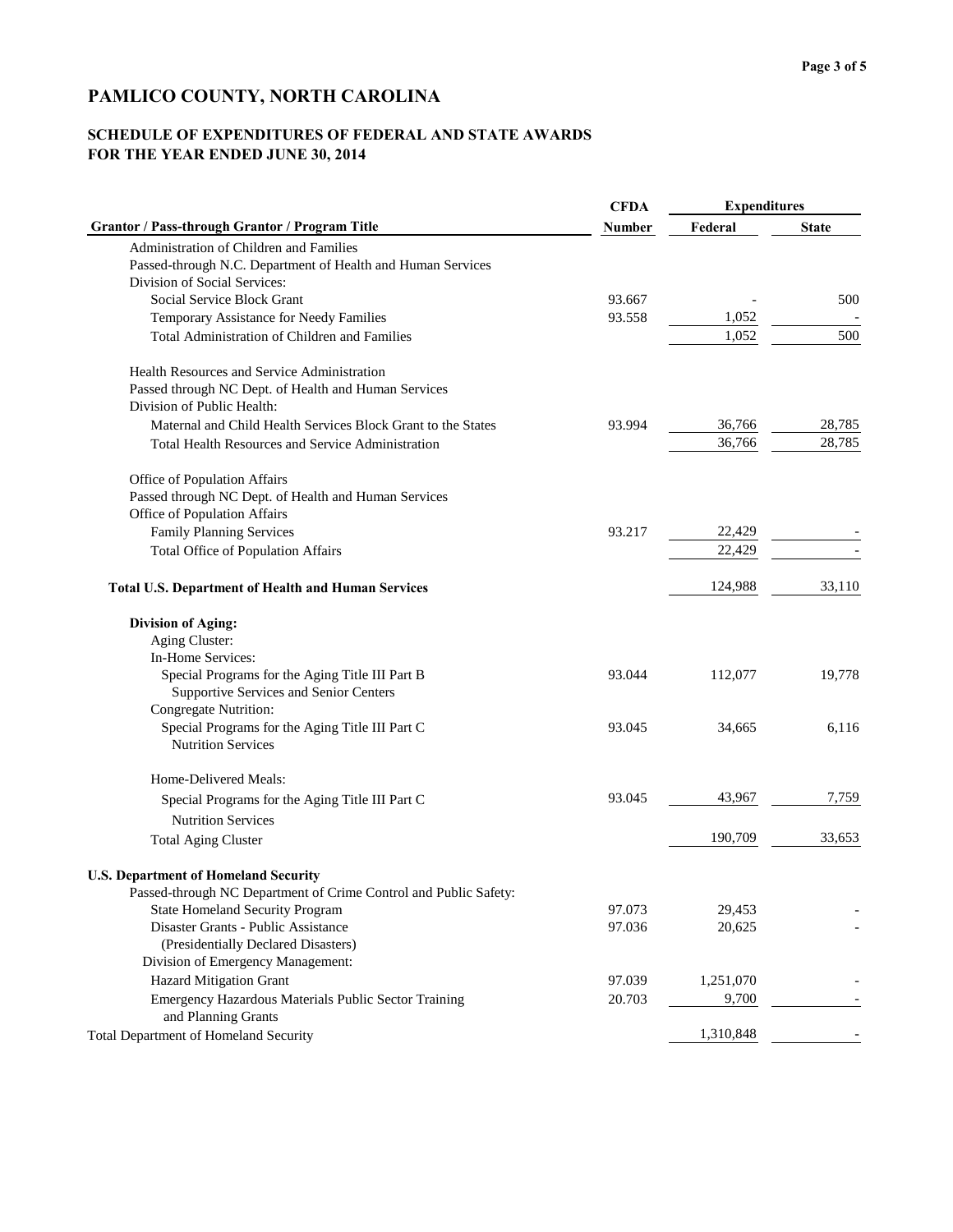|                                                                       | <b>CFDA</b> |    | <b>Expenditures</b> |               |              |
|-----------------------------------------------------------------------|-------------|----|---------------------|---------------|--------------|
| <b>Grantor / Pass-through Grantor / Program Title</b>                 | Number      |    | Federal             |               | <b>State</b> |
| <b>U.S. Department of Housing and Urban Development:</b>              |             |    |                     |               |              |
| Passed-through N.C. Department of Commerce:                           |             |    |                     |               |              |
| <b>Division of Community Assistance:</b>                              |             |    |                     |               |              |
| CDBG- State-Administered CDBG Cluster:                                |             |    |                     |               |              |
| 2010 CDBG ER Scattered Site 10-C-2156                                 | 14.228      |    | 169,022             |               |              |
| 2102 CDBG Scattered Site Housing 12-C-2437                            | 14.228      |    | 9,742               |               |              |
| CDBG 9-C-2074 Community Revitalization 2009                           | 14.228      |    | 416,397             |               |              |
| Total U.S. Department of Housing and Urban Development                |             |    | 595,161             |               |              |
|                                                                       |             |    | 14,845,730          |               |              |
| <b>Total Federal Awards</b>                                           |             | \$ |                     | $\frac{1}{2}$ | 6,093,992    |
| <b>State Awards:</b>                                                  |             |    |                     |               |              |
| N.C. Department of Commerce:                                          |             |    |                     |               |              |
| Passed-through North Carolina Rural Economic Development Center:      |             |    |                     |               |              |
| Minnesott Pressure Improvement Project - Grant - FS-98433809 (Note 3) |             |    |                     | \$            | 346,329      |
| (NC Drinking Water)                                                   |             |    |                     |               |              |
| Total N.C. Department of Commerce                                     |             |    |                     |               | 346,329      |
| N.C. Department of Heath and Human Services:                          |             |    |                     |               |              |
| <b>Division of Social Services:</b>                                   |             |    |                     |               |              |
| Administration                                                        |             |    |                     |               |              |
| Energy Assistance-private grants                                      |             |    |                     |               | 4,233        |
| AFDC Incent/Program                                                   |             |    |                     |               | 545          |
| Direct Benefit Payments                                               |             |    |                     |               |              |
| <b>CWS</b> Adoption Subsidy                                           |             |    |                     |               | 23,586       |
| F/C At Risk Maximization                                              |             |    |                     |               | 356          |
| SC/SA Domiciliary Care Payment                                        |             |    |                     |               | 83,752       |
| <b>State Foster Home</b>                                              |             |    |                     |               | 2,945        |
| <b>Total Division of Social Services</b>                              |             |    |                     |               | 115,417      |
| <b>Division of Public Health:</b>                                     |             |    |                     |               |              |
| Food and Lodging Fees                                                 |             |    |                     |               | 3,388        |
| <b>Environmental Health</b>                                           |             |    |                     |               | 4,000        |
| Mosquito-Public Health Pesticide                                      |             |    |                     |               | 4,184        |
| General Aid to Counties                                               |             |    |                     |               | 71,701       |
| Public Health Nursing                                                 |             |    |                     |               | 400          |
| General Communicable Disease Control                                  |             |    |                     |               | 10,077       |
| Risk Reduction / Heath Promotion                                      |             |    |                     |               | 6,286        |
| Maternal Health (HMHC)                                                |             |    |                     |               | 394          |
| WHSF                                                                  |             |    |                     |               | 1,021        |
| Tuberculosis                                                          |             |    |                     |               | 2,113        |
| <b>TB</b> Medical Services                                            |             |    |                     |               | 540          |
| <b>Total Division of Public Health</b>                                |             |    |                     |               | 104,104      |
| Total N.C. Department of Health and Human Services                    |             |    |                     |               | 219,521      |
| N.C. Department of Environmental & Natural Resources:                 |             |    |                     |               |              |
| Soil & Water Conservation                                             |             |    |                     |               | 25,344       |
| NC Eastern Region                                                     |             |    |                     |               | 576,923      |
| Total N.C. Department of Environmental & Natural Resources            |             |    |                     |               | 602,267      |